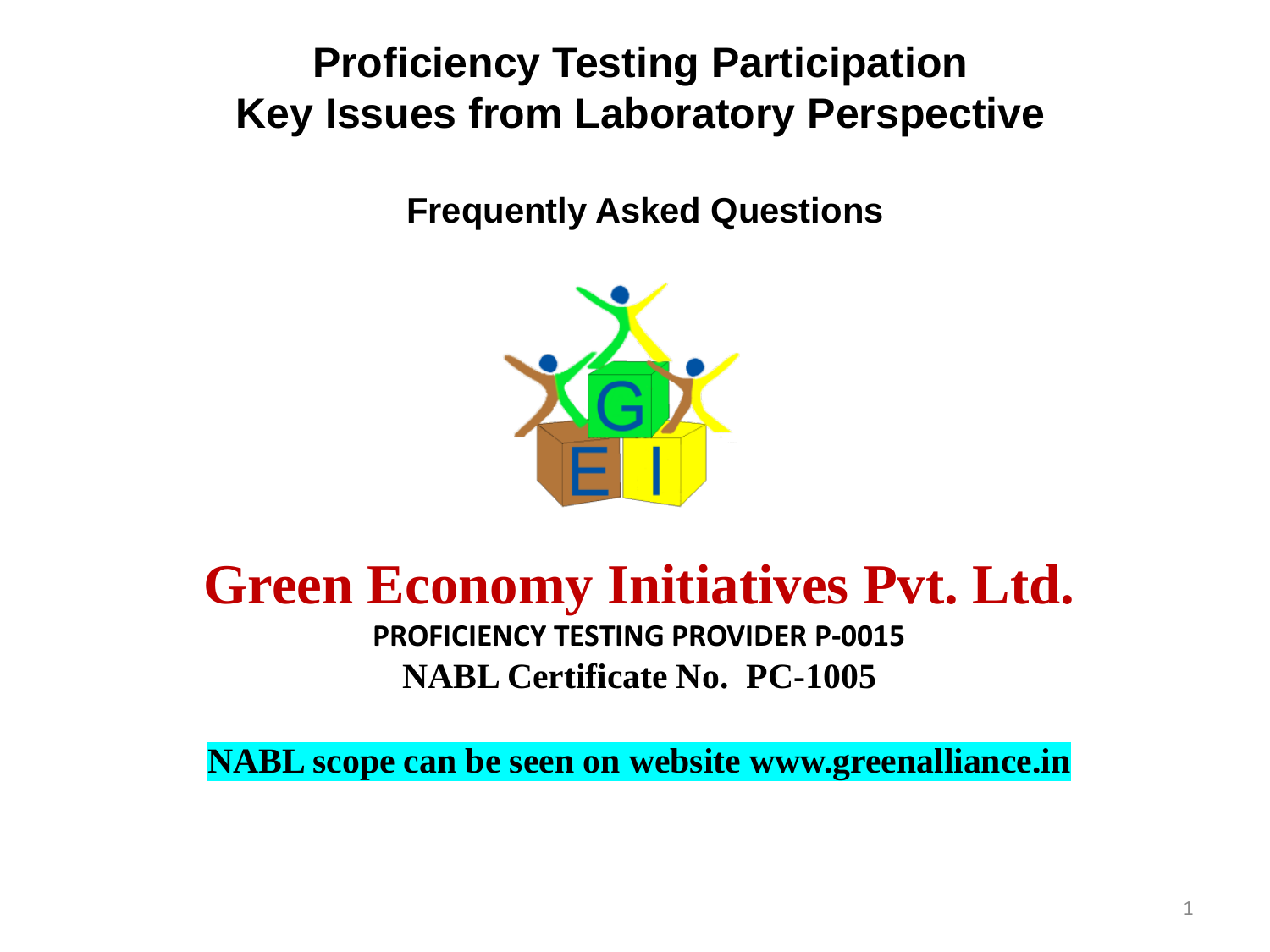### **CONTENTS**

| <b>Common Terms</b>                                                  | Slide-3      |
|----------------------------------------------------------------------|--------------|
| <b>Types of PT Schemes run by GEIPL</b>                              | Slide-4      |
| How my PT performance is reported                                    | Slide-5, 6,7 |
| Difference between PT & Inter-laboratory comparison                  | Slide-8      |
| If I have done ILC should I do PT for that parameters                | Slide-9      |
| How to choose among accredited PT providers                          | Slide-10     |
| Other than Costs while choosing a PT provider look into              | Slide-11     |
| <b>Advantages of Participating in PT schemes with GEIPL</b>          | Slide-12     |
| What to do if I have an outlier?                                     | Slide-13     |
| Why I should participate in PT regularly and When to register        | Slide-14,15  |
| How to communicate with PT Provider                                  | Slide-16     |
| When I will get my PT sample for testing / When I will get my report | Slide-17     |
| What are steps in PT Scheme                                          | Slide-18     |
| What if PT scheme is postponed by PT provider                        | Slide-19     |
| <b>What is Draft Result Sheet</b>                                    | Slide-20     |
| My Results not reported by PT provider                               | Slide-21     |
| PT provider informed sample sent but I have not received             | Slide-22     |
| I am not receiving any information from PT provider                  | Slide-23     |
| <b>Confidentiality and Use of Report</b>                             | Slide-24,25  |
|                                                                      |              |
| Thank you and contacts                                               | Slide-26     |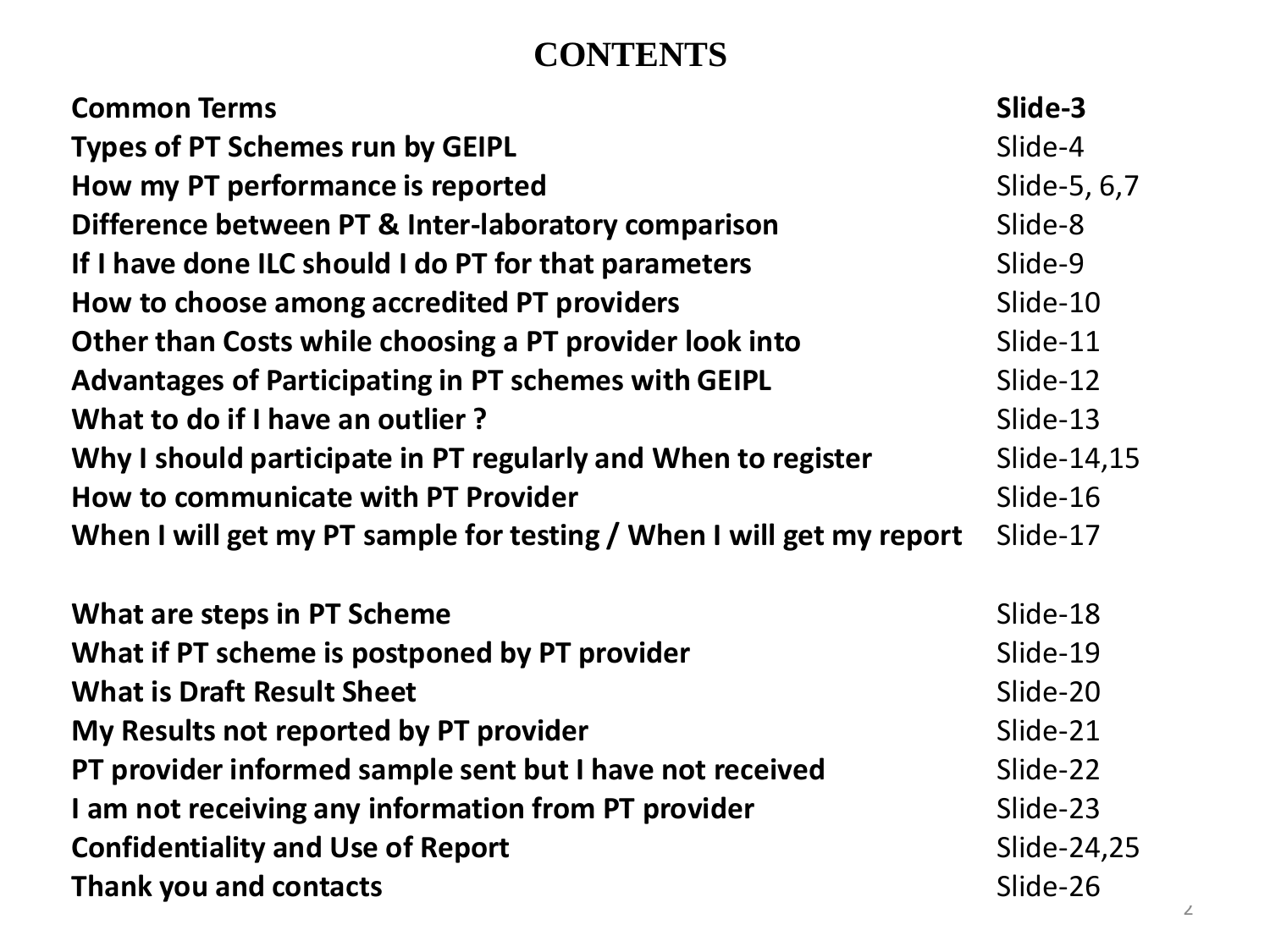### **Common Terms-**

**ISO/IEC 17043-2010** Standard followed for conducting PT Schemes **ISO 13528-2015** Standard followed for PT statistics

**PT: Proficiency Testing**

**PTP: Proficiency Testing Provider** organization which takes responsibility for all tasks in the development and operation of a proficiency testing schemes

**PT Coordinator: Proficiency Testing Coordinator** individual(s) with responsibility for organizing and managing all of the activities involved in the operation of a PT schemes

**PT Item: Proficiency Testing Item** sample, product, artifact, reference material, piece of equipment, measurement standard, data set or other or case study information used for proficiency testing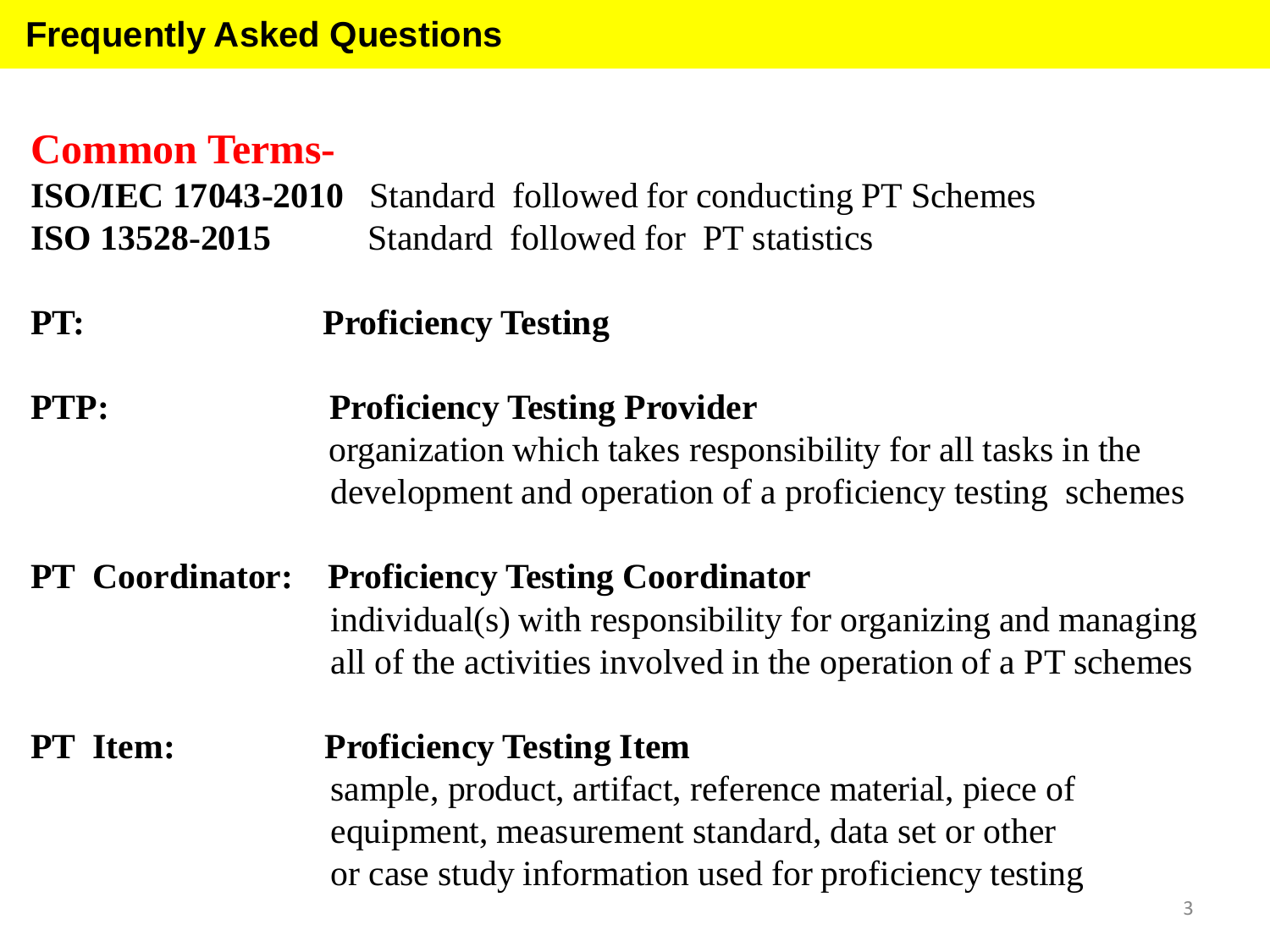#### **Frequently Asked Questions**

### **Types of PT Schemes run by GEIPL**

- **Simultaneous (Quantitative) –** In this similar PT Item is sent to all participating laboratories concurrently for testing in a definite time period to quantify the measurand value
- **Simultaneous (Qualitative) –** In this similar PT Item is sent to all participating laboratories concurrently for testing to declare results as present/absent
- **Simultaneous (Sampling) –** In this similar PT Item (Case Study) is given to all participating laboratories and sampling done by them is evaluated as per sampling methods on the basis of sampling sheets, pictures, videos and or other instructions. Sampling is done by lab in and around its own location depending upon nature of case study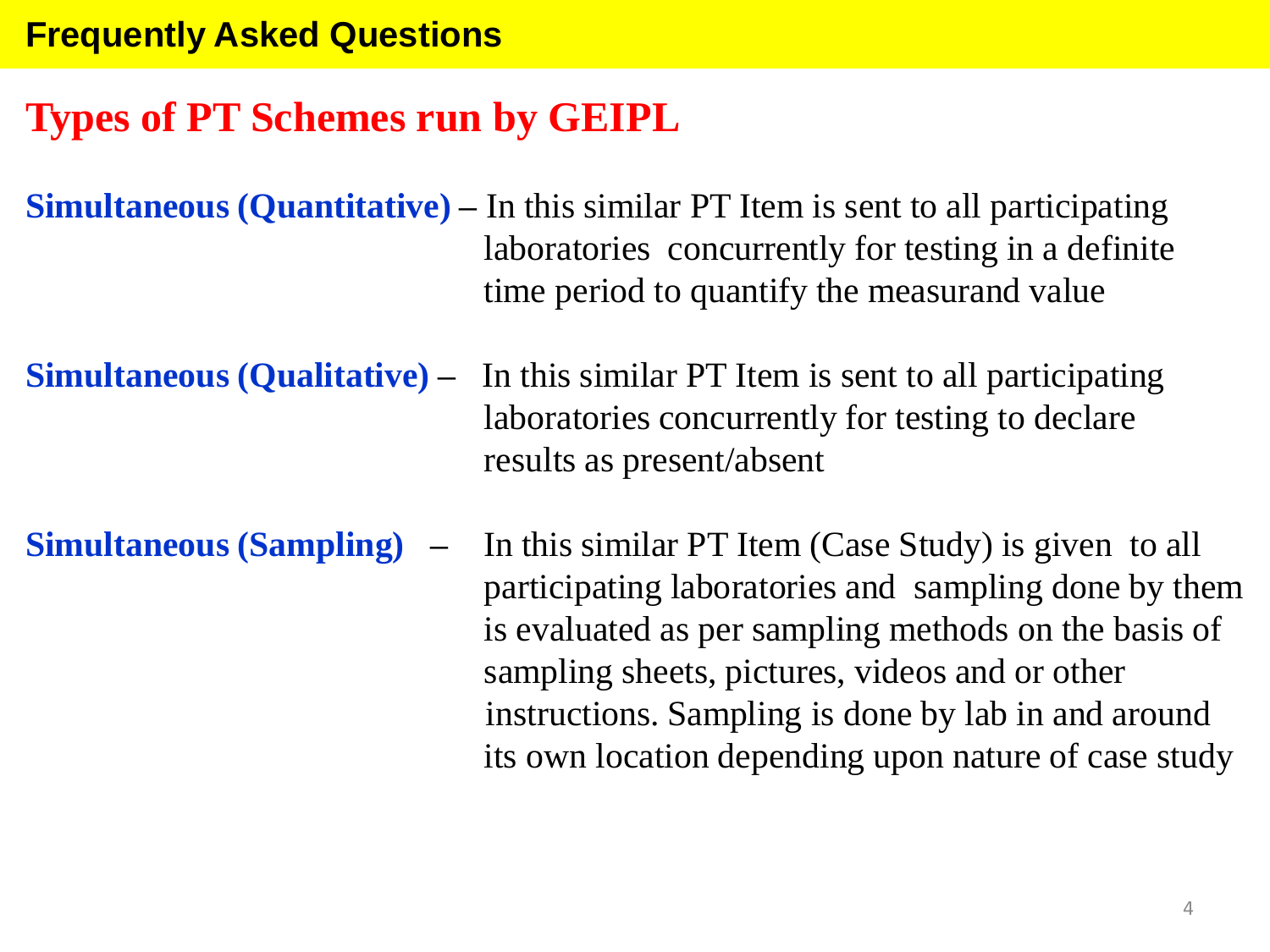### **Frequently Asked Questions- How my PT performance is reported**

**For quantitative evaluation-** participants performance reported as z-score Where |z| denotes the absolute value of the z-score. When an outlier is identified the sign of the z-score indicates whether the result is too high (positive z-score) or too low (negative z-score) and how far from assigned value

| $ z/z'$ -score                 | Interpretation                  | Coding                                                                                                      |
|--------------------------------|---------------------------------|-------------------------------------------------------------------------------------------------------------|
| $ z/z'$ -score $ \leq 2.0$     | Satisfactory result             | z-score Normal Black<br>z'-score (z-prime) Dark Blue<br>$z'$ -score is only indicative $p < 8$ Dark Magenta |
| $2.01 <  z/z' - score  < 2.99$ | Questionable result (straggler) | <b>Bold Black</b>                                                                                           |
| $ z/z'$ -score $ \geq 3.0$     | Unsatisfactory result (Outlier) | <b>Bold Red</b>                                                                                             |
| No score                       | See below                       | $- -$                                                                                                       |

**z**<sup>2</sup> Modified z-score that includes the uncertainty of the assigned value, commonly pronounced as z-prime **Performance scores will not be given for the following:**

'.

- **RNS Results not submitted–Lab may not submit results for a parameter(s) for various reasons- It is not in their scope or they have already covered that parameter(s) or participating only for outlier parameters or as per their plan will participate in parameter(s) in next scheme run or during testing is not confident of the results etc. PT provider in this case do not give score and mark the column as '--'.**
- **RNC** Results not considered (Where participants in spite of instructions given- Report results as zero or non-numerical results e.g. <0.1 or >1, Nil, BDL etc. or even where some results are qualified by any symbol or given with any remarks etc.; these results are not considered for performance evaluation) – PT provider in this case do not give score and mark the column as '--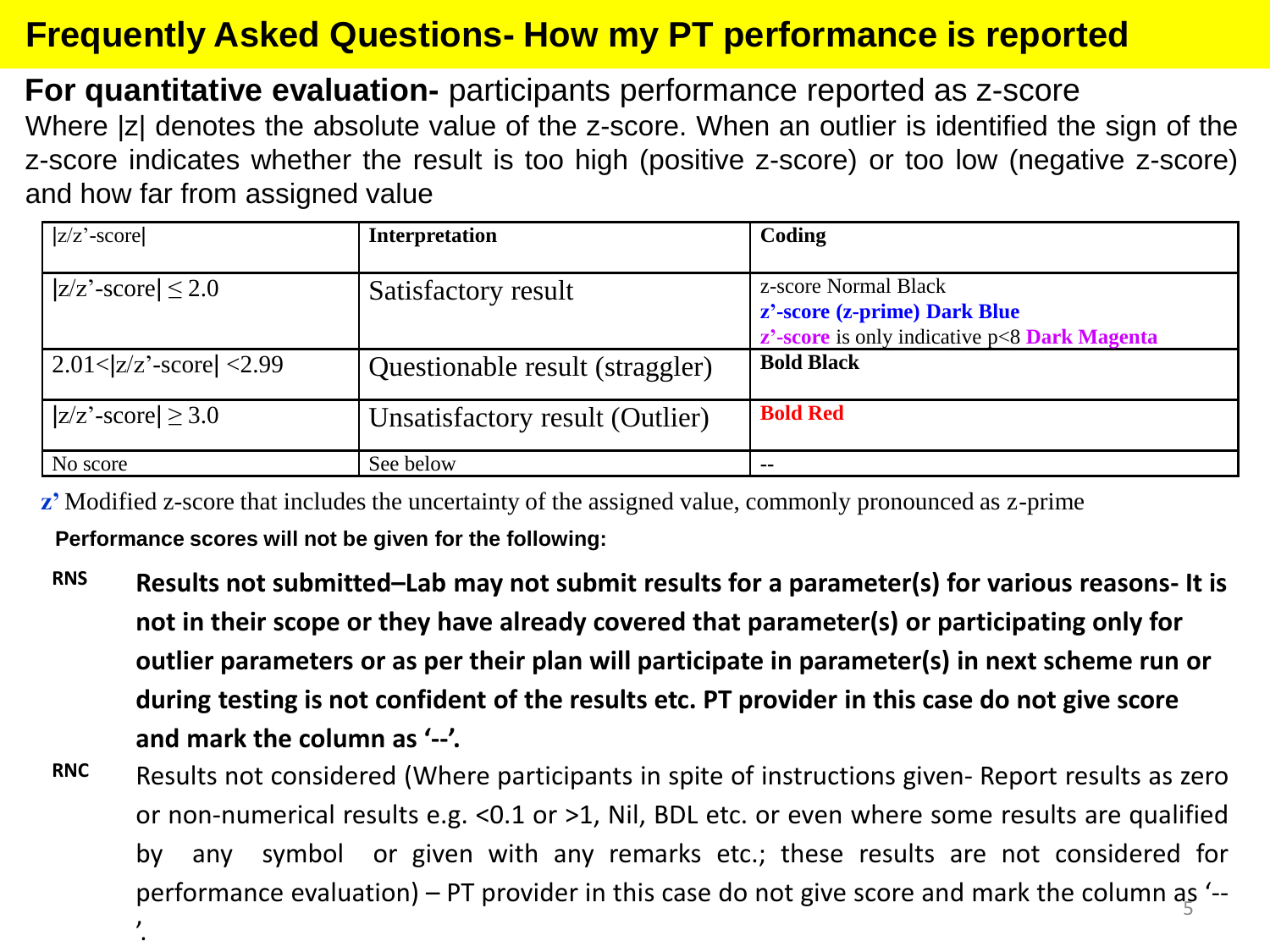In some cases, performance scores may not be provided or may be provided but with coding and or colour as below:

- **\$\$ Where number of participants for one or more measurands in a PT scheme due to 'Results Not submitted' or 'Results Not Considered' or due to removal of blunders are reduced to less than 8, in such a case the uncertainty can be high. Hence, performance evaluation given in terms of z'-score is only indicative and not confirmatory.**
- **B** Blunder Obvious odd values by subjecting the data to any one of the following methods (i) Grubbs test or (ii) Results that deviate from the X by more than  $\pm 5\sigma_{pt}$  or (iii) Results that deviate from the X by more than 2 times MPE (Maximum Permissible Error) fixed by PT Coordinator for the concerned test or presence of any obvious blunders or erroneous reporting by experience in case of qualitative schemes.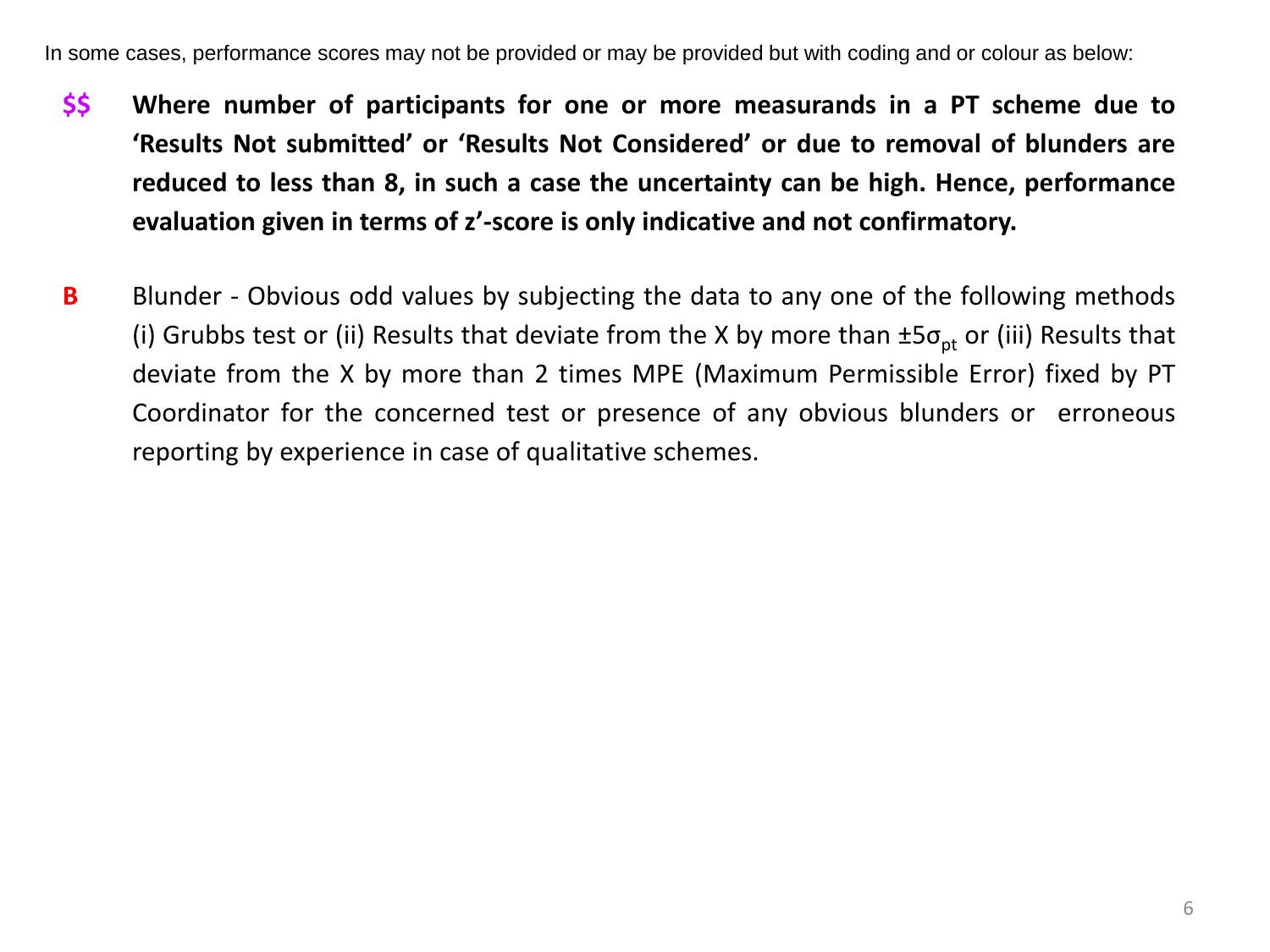**For qualitative evaluation -** participants are assessed as per section-11 ISO 13528:2015. Where satisfactory performance is based on the participants reporting the same result as the assigned result the scoring is done as colour coding of **green (satisfactory)** if it exactly matches the assigned value or red (unsatisfactory) otherwise

For **sampling schemes** participants performance reported in terms of "**Overall Performance Index'**

| OPI < 0.75               | Unsatisfactory $\blacksquare$ |                             |
|--------------------------|-------------------------------|-----------------------------|
| $0.75 <$ OPI $\leq 1.50$ | Questionable                  | $\mathcal{L}^{\mathcal{A}}$ |
| $1.50 <$ OPI $\leq$ 2.25 | Satisfactory                  |                             |
| $2.25 <$ OPI $\leq$ 3.00 | Good                          | $\sim 10$                   |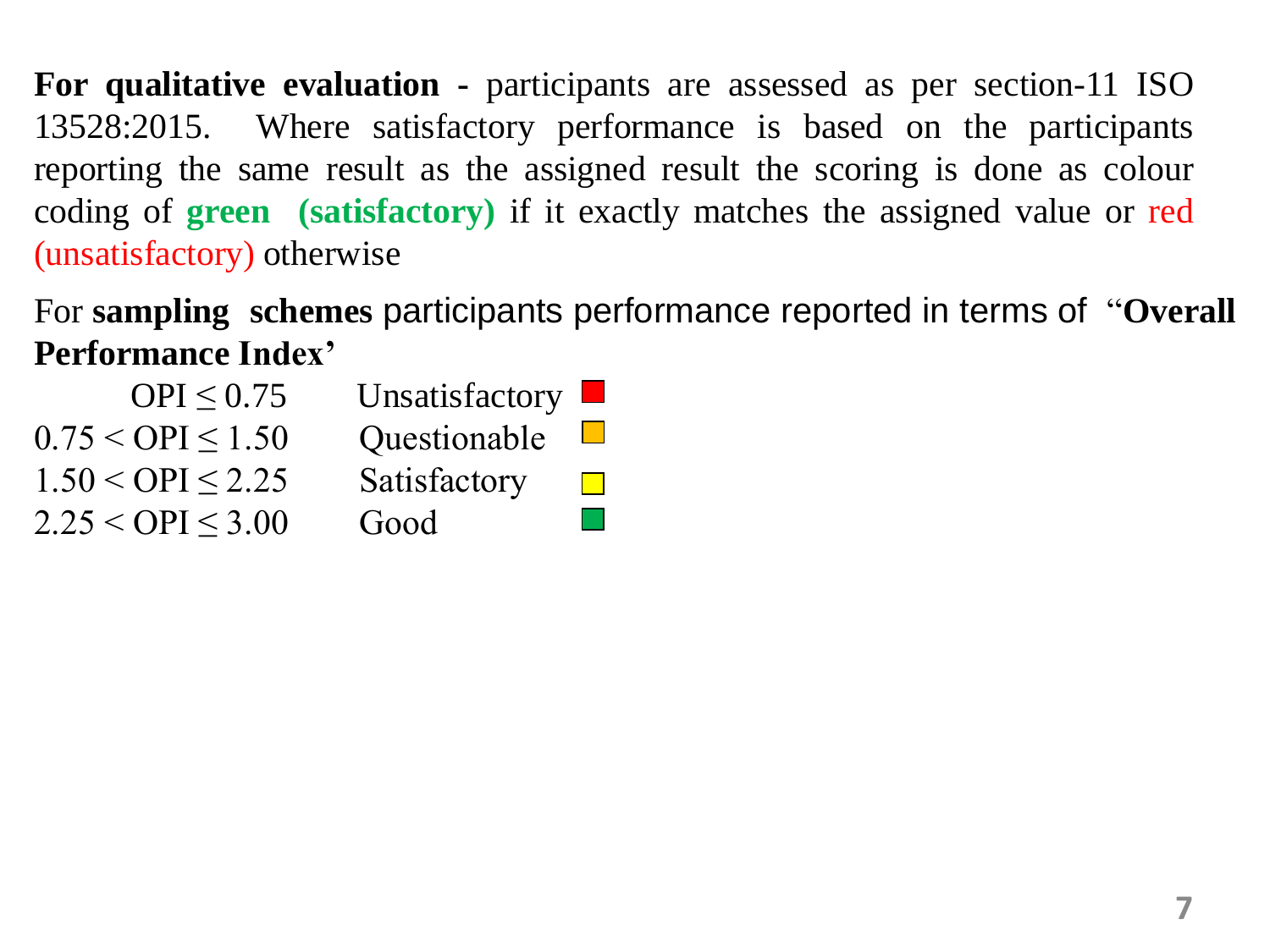## **DIFFERENCE BETWEEN PT AND INTER-LABORTAORY COMPARISON**

In **inter-laboratory comparison** one of the participating laboratory run the scheme and evaluate test results including their own **whereas in proficiency testing** an independent organization who is not participating in the schemes run the PT scheme and evaluate laboratories performance.

Green Economy Initiatives is a PT provider.

It runs PT schemes covering accredited parameters, non-accredited parameters as well as both accredited parameters and non-accredited parameters

See scope under NABL accreditation as per as per ISO/IEC 17043 2010 PT on our website [www.greenalliance.in](http://www.greenalliance.in/)

GEIPL identifies non-accredited parameters and or non accredited PT scheme and issues separate reports for non accredited parameters in line with NABL-133 requirements.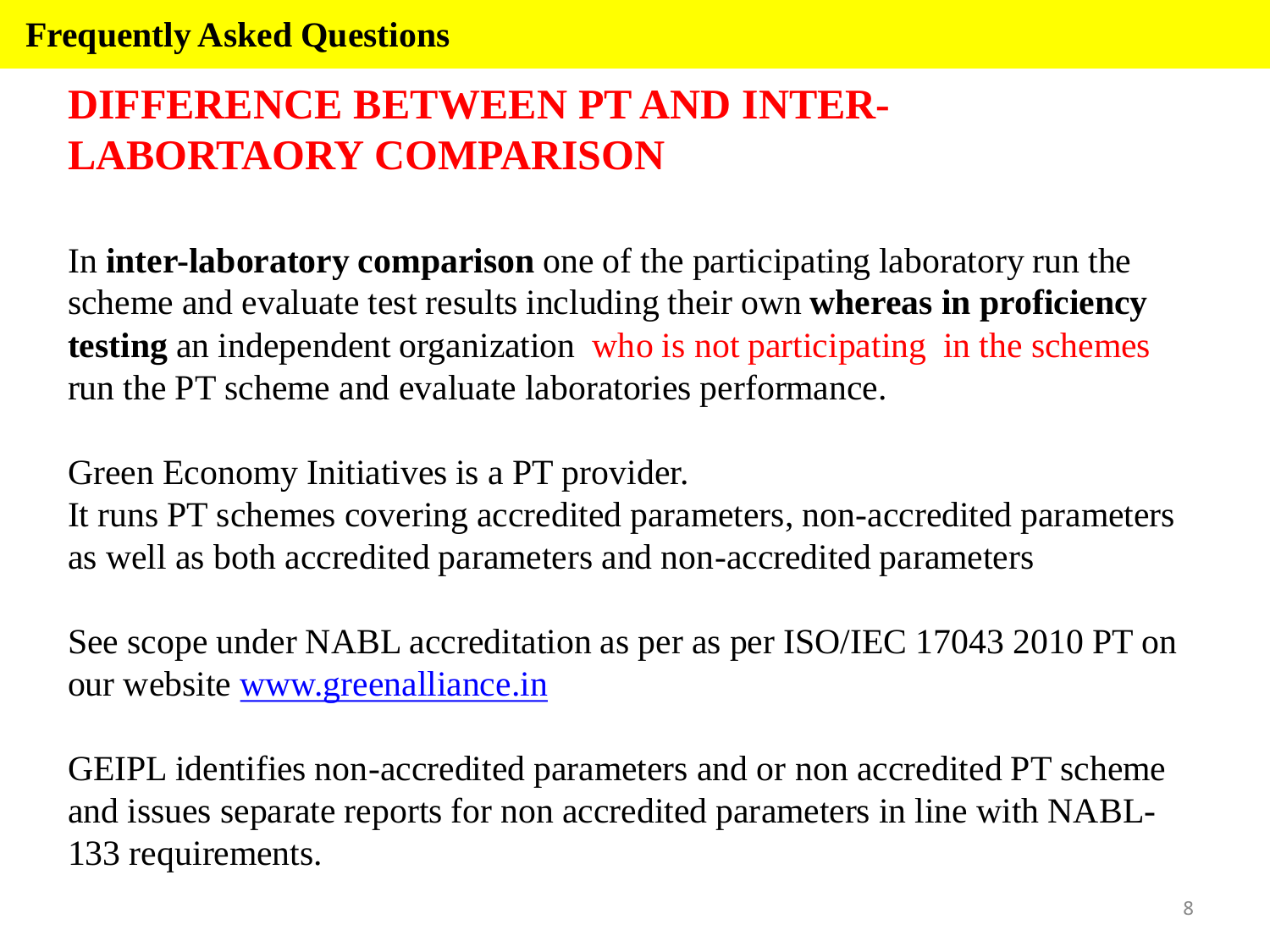### **If I have done ILC should I do PT for that parameters?**

Inter-laboratory comparison (ILC) **is an additional tool to ensure validity of resul**ts and **not a replacement for PT**.

See NABL-163 for further clarifications.

### **ILC may be additionally required e.g.**

- To ensure effectiveness of corrective actions taken in case of an outlier in PT
- For method validation
- Where no PT schemes are available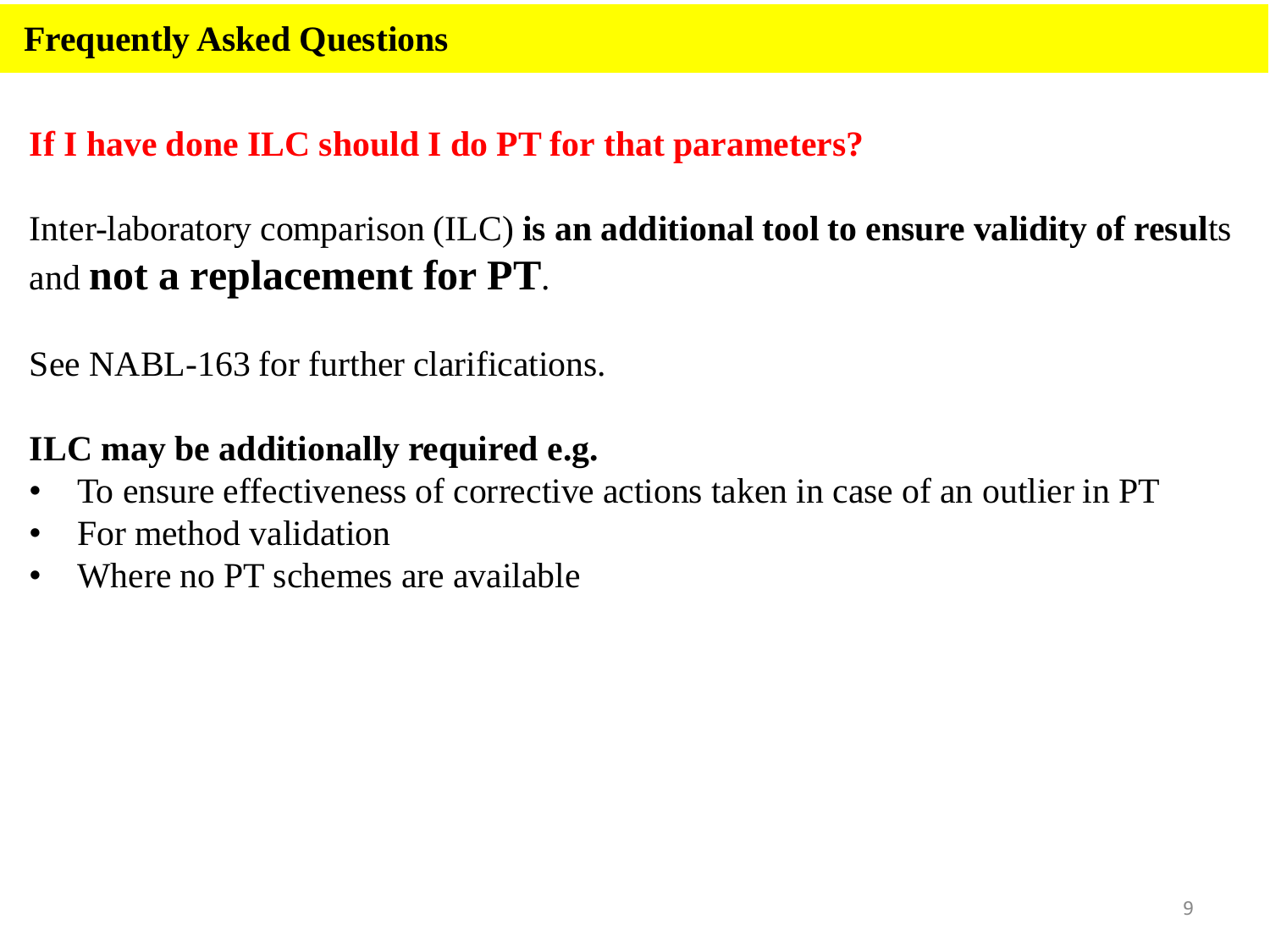### **How to Choose among accredited PT Provider**

**There may be two or more PT Providers in an area which one I should use?** Without any argument a lab will choose a PT provider **whose schemes costs low.** The only trap here is a PT Providers may charge less by reducing the number of parameters in a scheme too much and splitting the schemes without any technical justification and or operational issues.

**It makes sense in choosing a scheme with relevant parameters and completing schemes in one go to save your own time. You can see where you pay low overall.** 

**Overall GEIPL provides one of the most customer friendly Scheme Costs In addition, we have great deals for our regular customers**

**See next slide for more information-**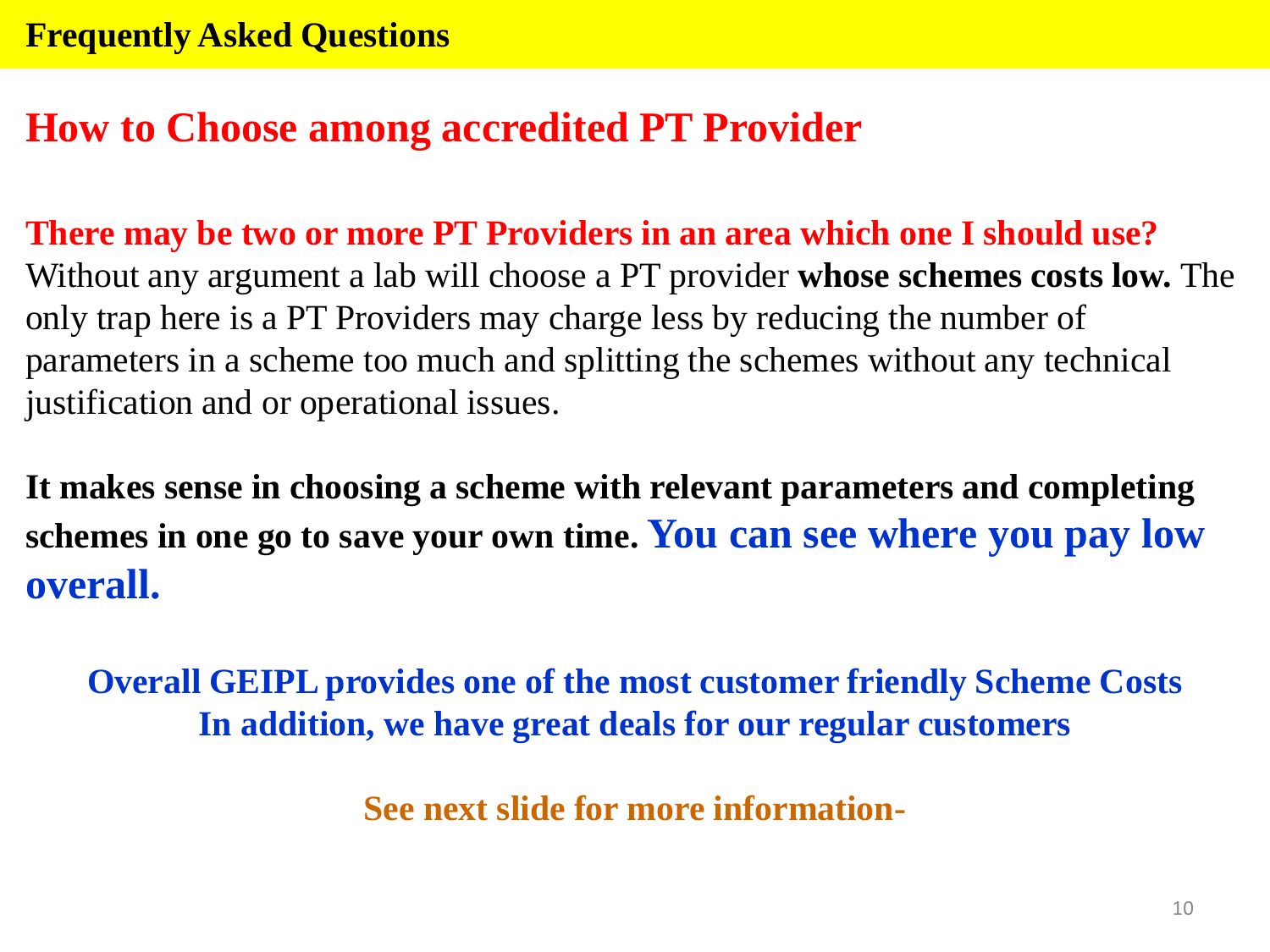### **Other than Costs while choosing a PT provider look into**

Range of scope and parameters covered (GEIPL provides PT schemes in water, wastewater (effluent), food, air, noise, stack, soil, waste, building materials, minerals, fertilizers….. Scope thus providing you a kind of one stop shop experience)

Timeline- Most of the schemes run by GEIPL are completed in 60-90 Days period. In case there are any changes/ extension participants are updated

Retention Benefits- GEIPL provides attractive discounts to existing customers.

Participation in Outliers is free except where mentioned If you have an outlier in a PT schemes in a parameter, you have to re-participate, we provide re-participation for the outlier parameter free

Most important – GEIPL has sound technical back-up to help you in accreditation process by providing regular support in case of outliers or helping in improving competence of your personnel through trainings.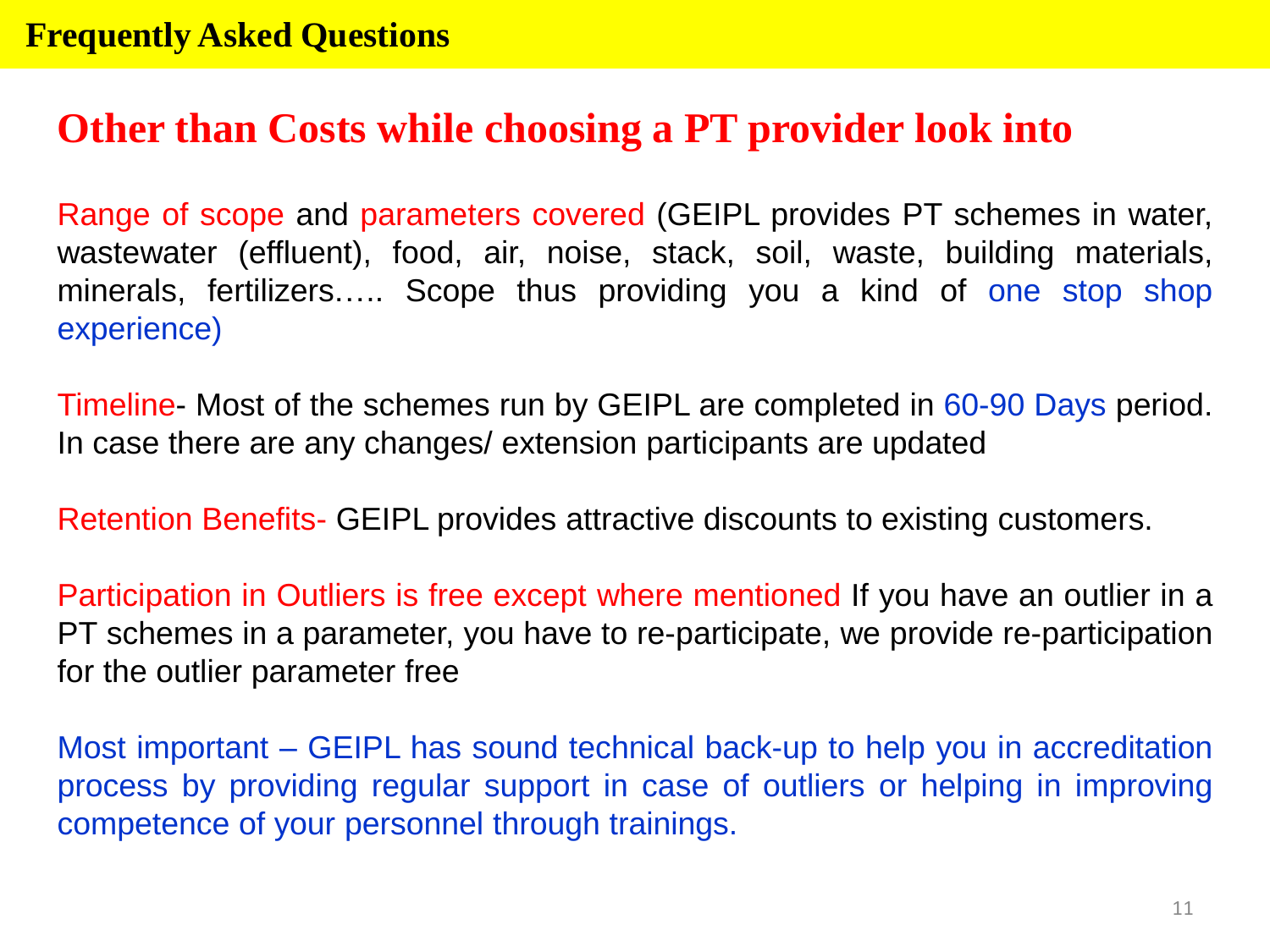### **Advantages of Participating in PT schemess with GEIPL**

- Overall lowest costs with maximum parameters scheme wise among all PT Providers with attractive discount options
- No Hidden Costs- as for transportation etc.
- No costs for re-participation for outlier parameters
- Easy changeover from one to other scheme is allowed till dispatch of samples and other customer friendly policies
- A wide range of scope. The schemes are aligned as per NABL-120 and product protocols
- Minimum **Turnaround Time: 60-90 Days**
- Assistance in planning PT calendar
- Guidance in root cause analysis
- Regular feedbacks are taken from customers for improvement
- Low-cost trainings or free webinars are conducted to help improve competence
- **Paperless work including online payments**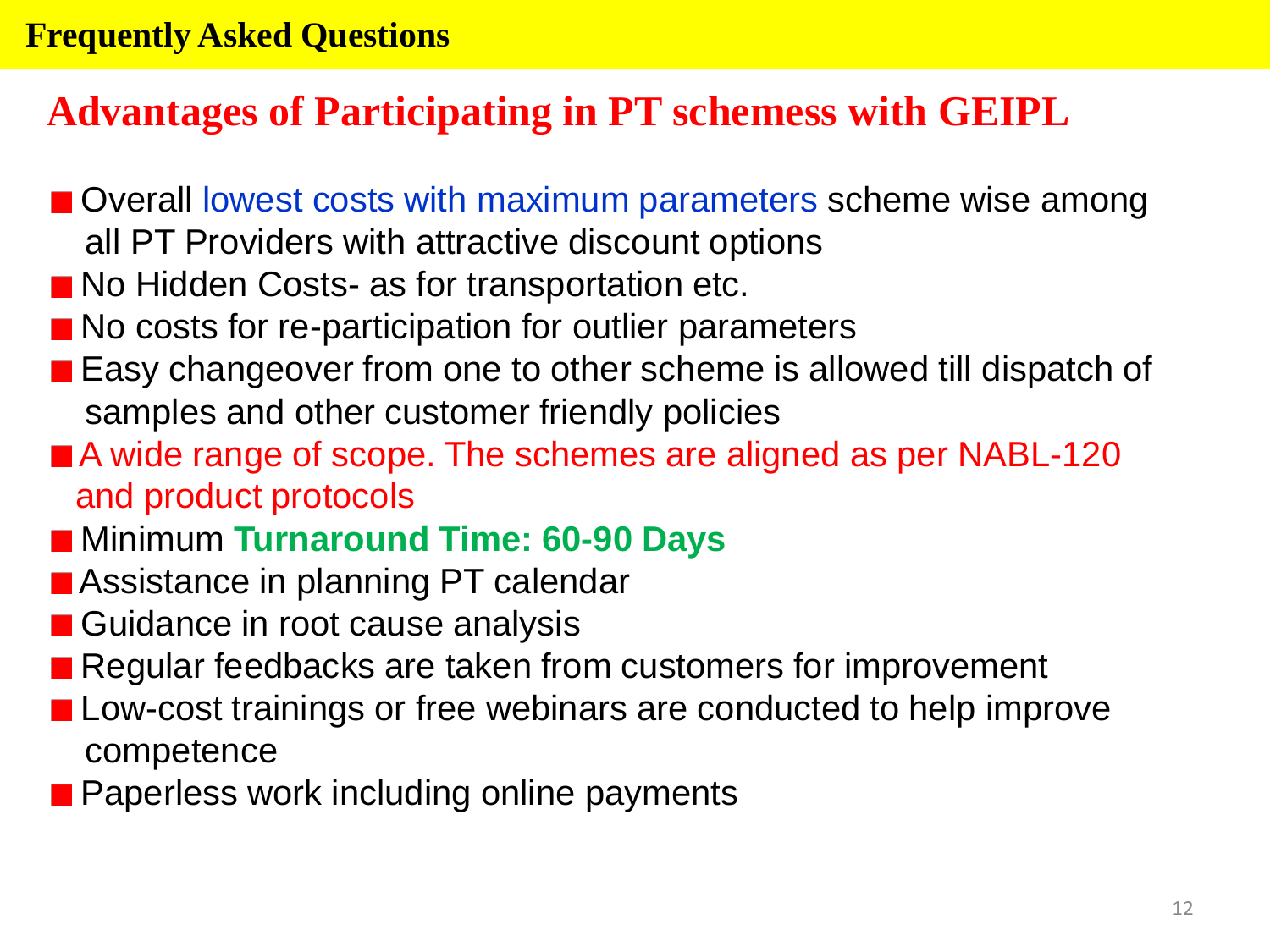### **What to do if I have an outlier ?**

In case of an outlier, you have to do root cause analysis, take corrective action and identify improvements or risks as in line with **ISO/IEC-17025-2017.** Outlier in PT is not a negative issue, rather the purpose of entire exercise is to help you identify the problem areas and thus help improve your performance. The root cause and corrective action is to be completed within 1 month as per NABL 163. At the time of next assessment, NABL assessors shall verify whether the participating laboratory has taken the necessary corrective action or not.

For checking effectiveness of corrective action ensure validity of results as given in 7.7.1 of ISO/IEC 17025-2017- Use of quality control samples / control charts / testing of Blind samples / repeat testing immediately followed by participation in PT again for outlier parameter i.e.  $|z/z'$ -score $|\geq 3.0$  or conducting ILC in case of a straggler i.e.  $2.01 < |z/z|$ -score $|<2.99$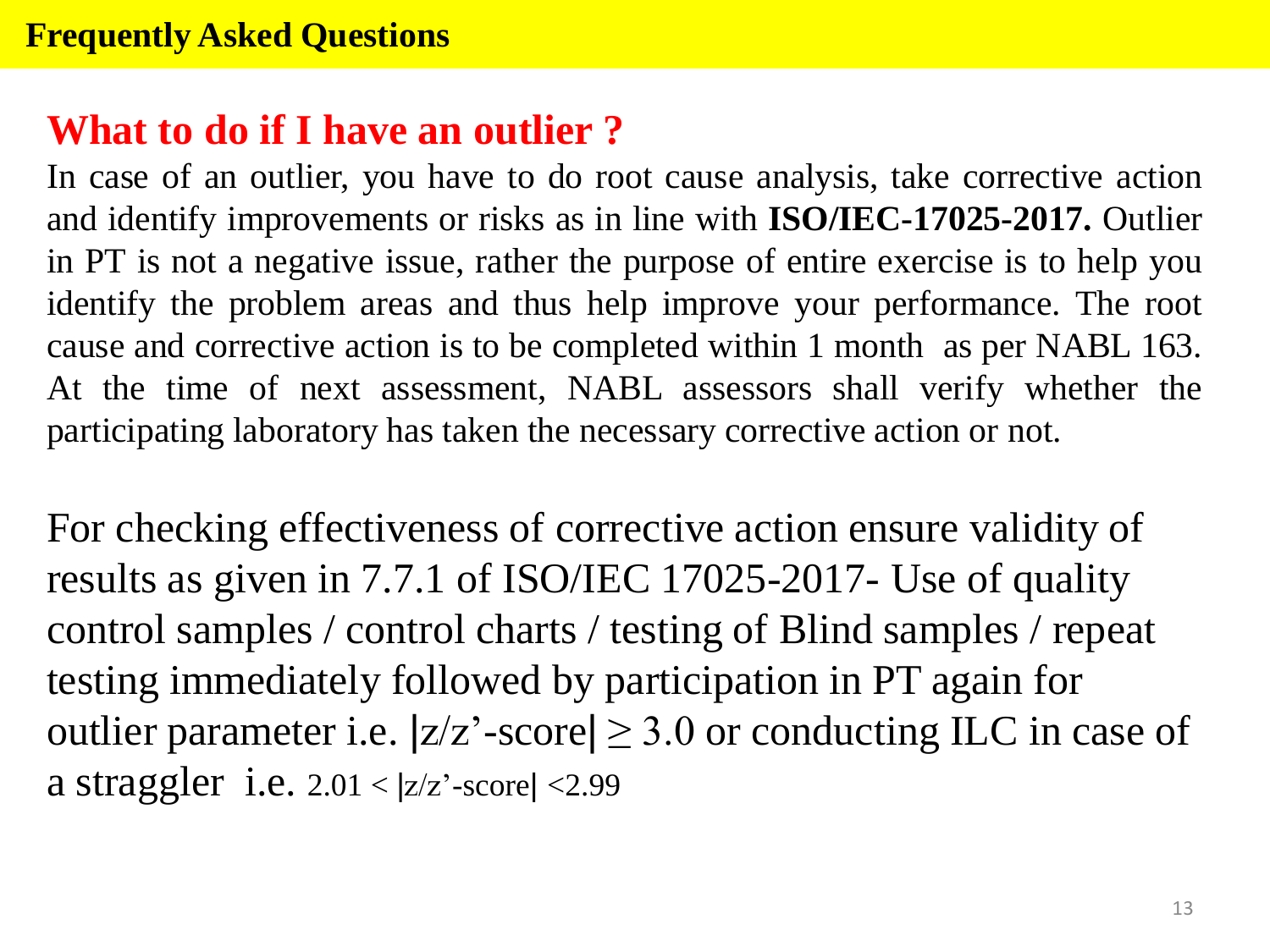### **Frequently Asked Questions**

## **Why I should participate in PT regularly**

- It is a mandatory requirement as per clause 7.7.2 of ISO/IEC 17025-2017
- **Key Requirements as per NABL 163**
	- Applicant laboratory shall satisfactorily participate in at least one PT schemes/ EQA prior to gaining accreditation in each discipline applied
	- The laboratories are encouraged to participate in PT schemes up to subgroup level.
	- Frequency of PT Participation shall be sufficient to ensure that major sub-groups, analyte and materials/matrices in the scope of accreditation are covered over a twoyear period (irrespective of the size of the scope of accreditation).
	- The assessment team may not be deputed for areas (groups and/or subgroups) where laboratories have satisfactorily participated in sufficient number of PT schemess.
	- Satisfactory participation in PT is necessary for significant enhancement of scope such as addition of discipline (including groups).
	- Apart from the above defined minimum requirements, laboratory shall also abide by the PT participation required by the respective Regulators, NABL & regional bodies like APAC.

#### **Requirements for additional PT activity-**

- a) The number and nature of technical deficiencies identified during an assessment;
- b) Due to the number and nature of laboratory documented nonconforming work;
- c) Due to receipt of complaints by laboratories which are of technical nature/ directly affecting the results;
- d) Due to poor performance in previous proficiency testing participation;
- e) Due to changes in laboratories technical personnel example that the contract of  $14$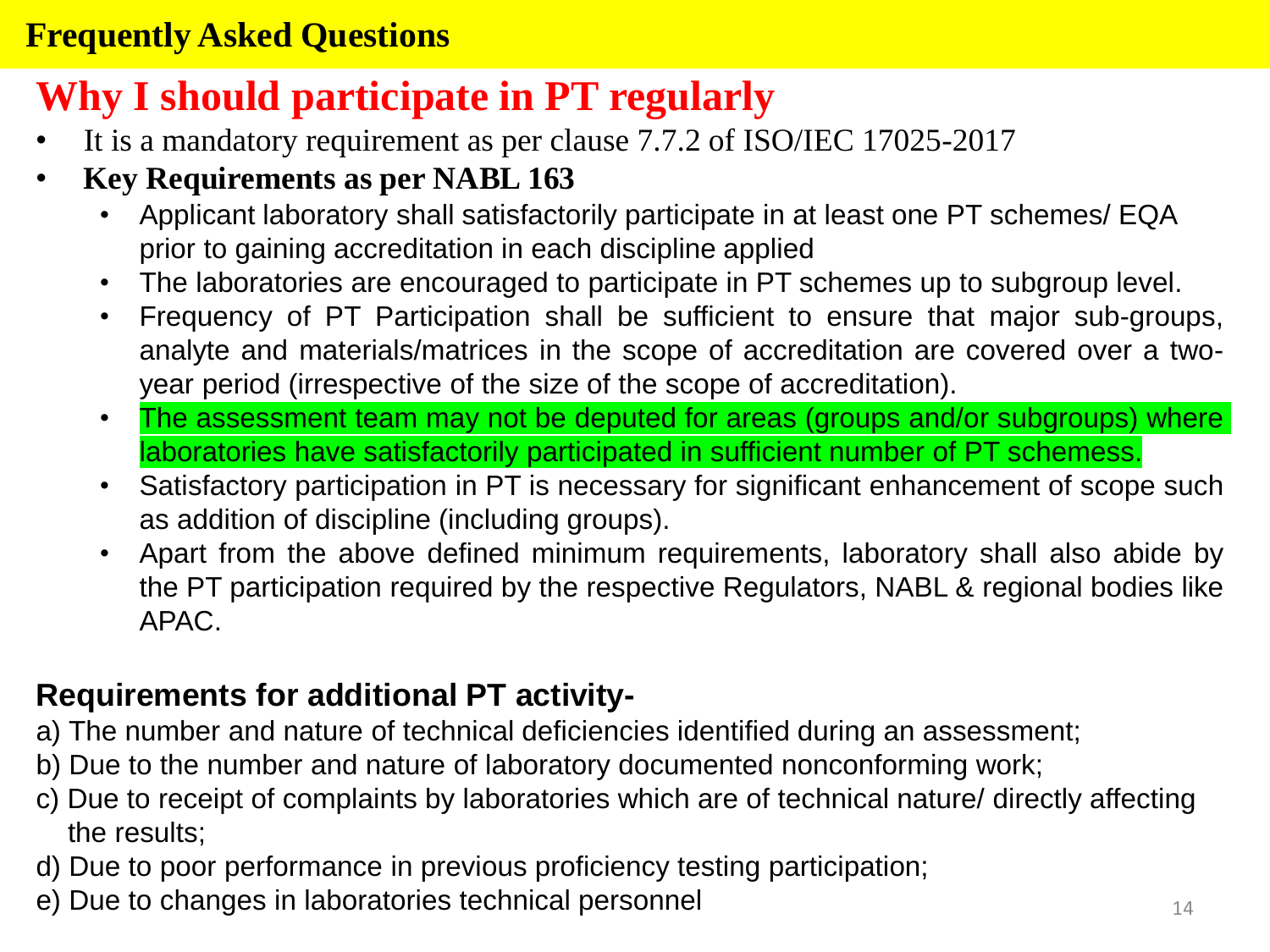#### **When to register for PT Scheme**

□ PT schemes by PT providers may not match labs audit cycle, therefore register in time so that you have at least some results available at the time of audit

❑ You can work out your PT Plan in line with PT Calendars released by PT provider for better execution of your Plan. **WE PROVIDE OPPPERTUNITY WITH ATTRACTIVE DISCOUNTS TO REGISTER IN ONE GO FOR FULL YEAR SAVING YOUR TIME AND MONEY**

- ❑ PT schemes need some minimum number of participants to run as such sometime these may have to be extended. Therefore, don't worry if results of a schemes are not available at the time of audit. As long as you have a plan, have registered for the schemes its good to go except if you are a lab going for accreditation for first time.
- □ Registration closure Date is over can I participate: Please mail Scheme code number from PT calendar in which you want to participate PT. Some time registration is accepted even after registration closure date (1) If schemes is extended or there is change in schedule (2) If sample preparation or material procurement has not started (3) Extra samples are available. The decision of PT provider for this kind of appeal is final.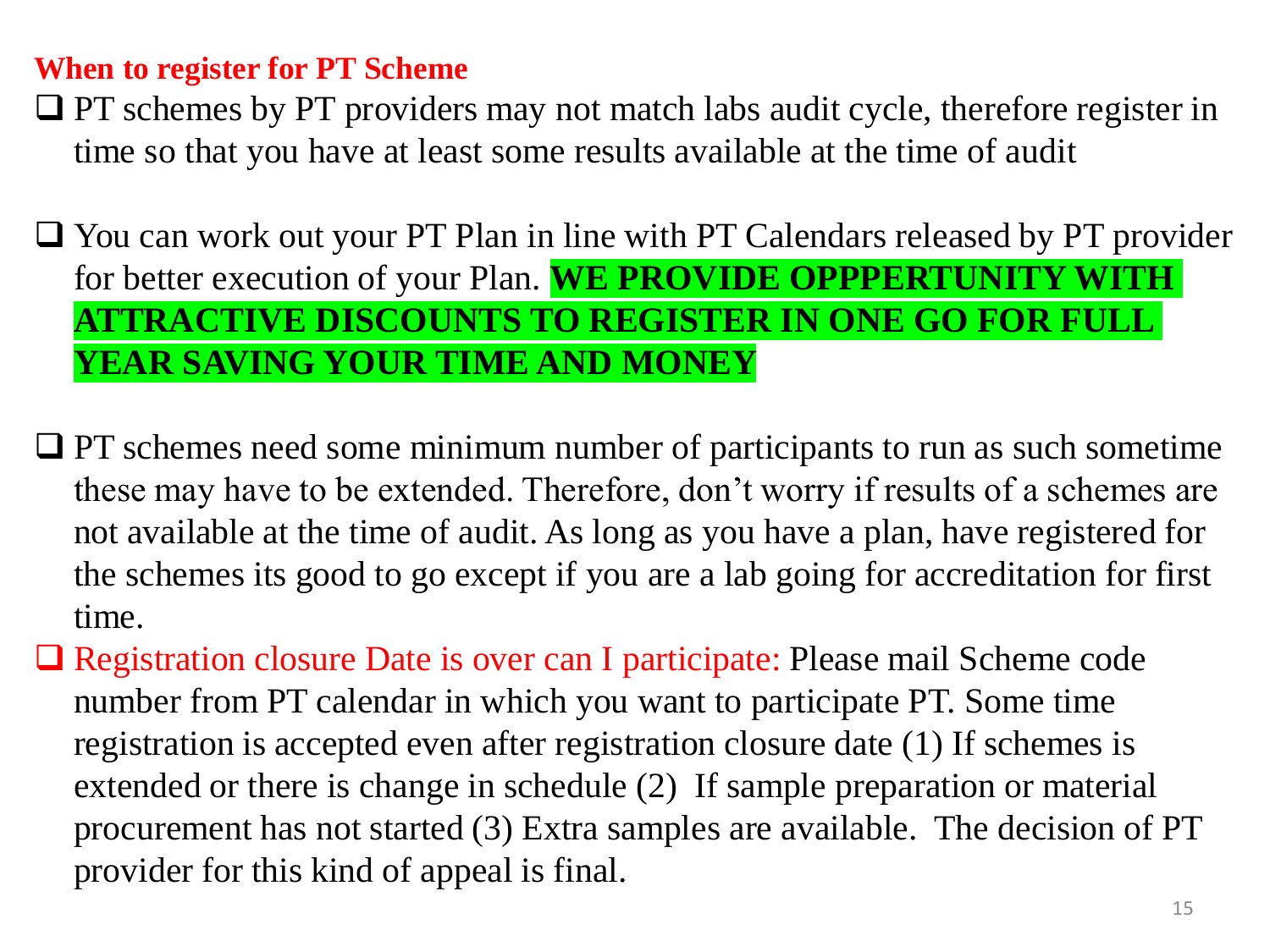## **How to communicate with PT Provider**

We prefer you email your issues to avoid any confusion/ clarity. Do not seek clarifications on phone. (WE ARE NOT RESPONSIBLE FOR TELEPHONIC CLARIFICATIONS UNLESS CONFIRMED IN WRITING) We will respond you in maximum 48 hours except sometime due to unavoidable circumstances it may extend to 72 hours. **If no reply to email is their WhatsApp / message your issue at +91- 8872061900 NOTE: We do not acknowledge test results submitted by participants, We will contact you after due date if your results are not received.**

When communicating please inform PT Scheme and lab name or PT Scheme and lab Code



Scheme code is given on PT Calendar. Lab code is given in the letter which is sent with the sample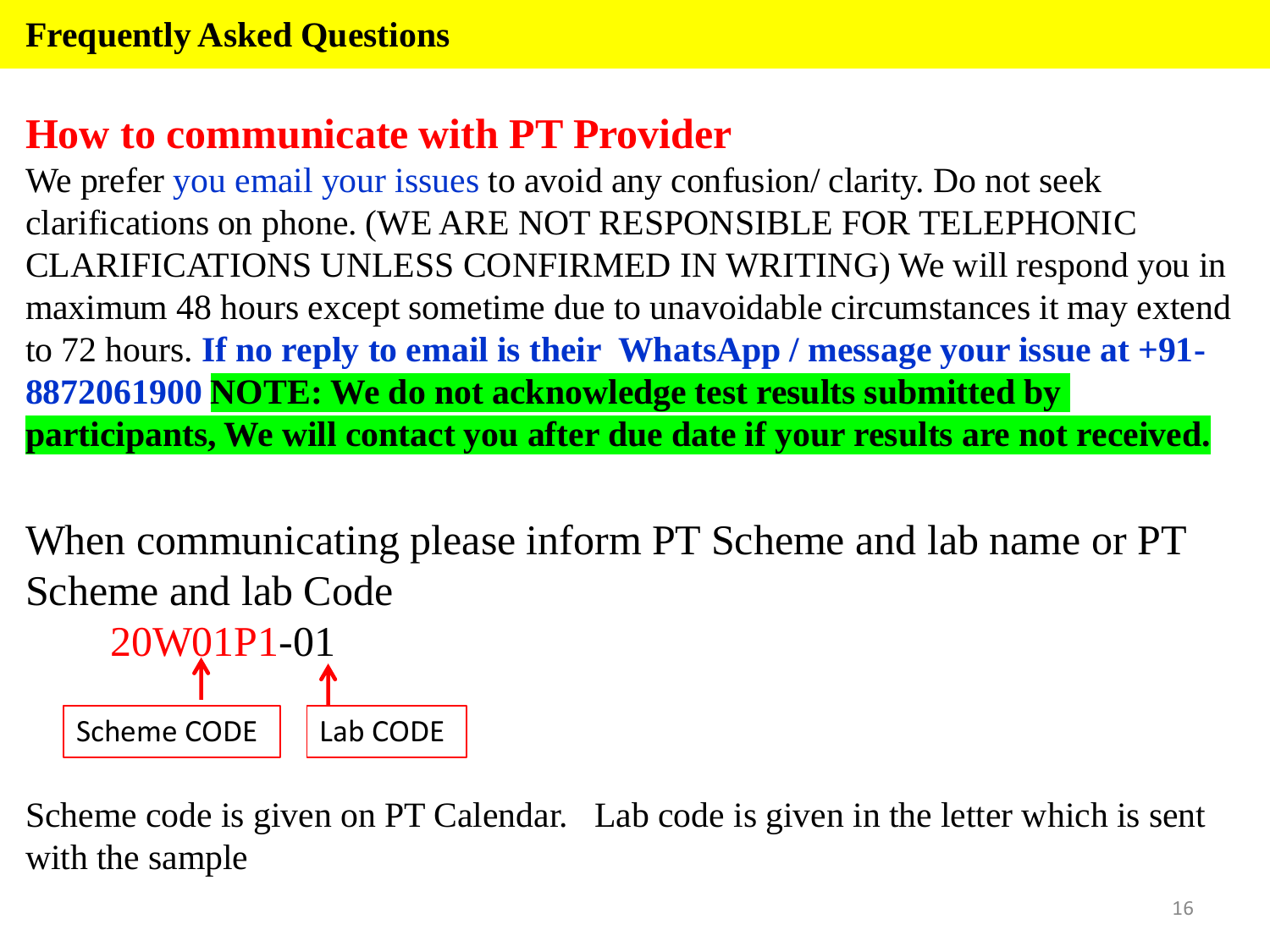# When I will get my PT Item for testing?

Please check PT calendar and see Date of Closure of registration. PT samples are dispatched normally between 20-40 days after date of closure of registration

| <b>Product</b><br><b>Scheme Type</b><br><b>Scheme Description</b> | <b>Test Methods</b>    | <b>PT Scheme Code</b> | <b>Scheme Duration</b>  |                                 |
|-------------------------------------------------------------------|------------------------|-----------------------|-------------------------|---------------------------------|
|                                                                   |                        |                       | Registrati<br>on Closes | <b>Report</b><br><b>Relasse</b> |
| <b>HONEY F01-</b> Simultaneous (Quantitative   Qualitative)       | IS / FSSAI / AOAC      | 2020F01P1 M           | 30.01.20                | 30.04.20                        |
|                                                                   | Methods                | 2020F01P2             | 30.06.20                | 30.09.20                        |
| Acidity (as formic acid), Ash, Specific gravity, Moisture,        |                        | 2021F01P1             | 30.01.21                | 30.04.21                        |
| Optical Density, Total reducing sugar / Sucrose, Fructose-        | Range in line with     | 2021F01P2             | 30.06.21                | 30.09.21                        |
| Glucose ratio / Fiehe's test / Hydroxy Methyl Furfural            | protocol (IS / FSSAI / |                       |                         |                                 |
| (HMF)                                                             | Codex) requirements    |                       |                         |                                 |
|                                                                   |                        |                       |                         |                                 |

#### When I will get my Report?

Pl ease check PT calendar and see Date of Report release

Reports are provided mostly  $\pm 10$  days from Date of Report Release (Some time due to holidays etc. or other unavoidable circumstances there may be delays), participants are informed PLEASE CHECK YOUR PAYMENT IS CLEAR 17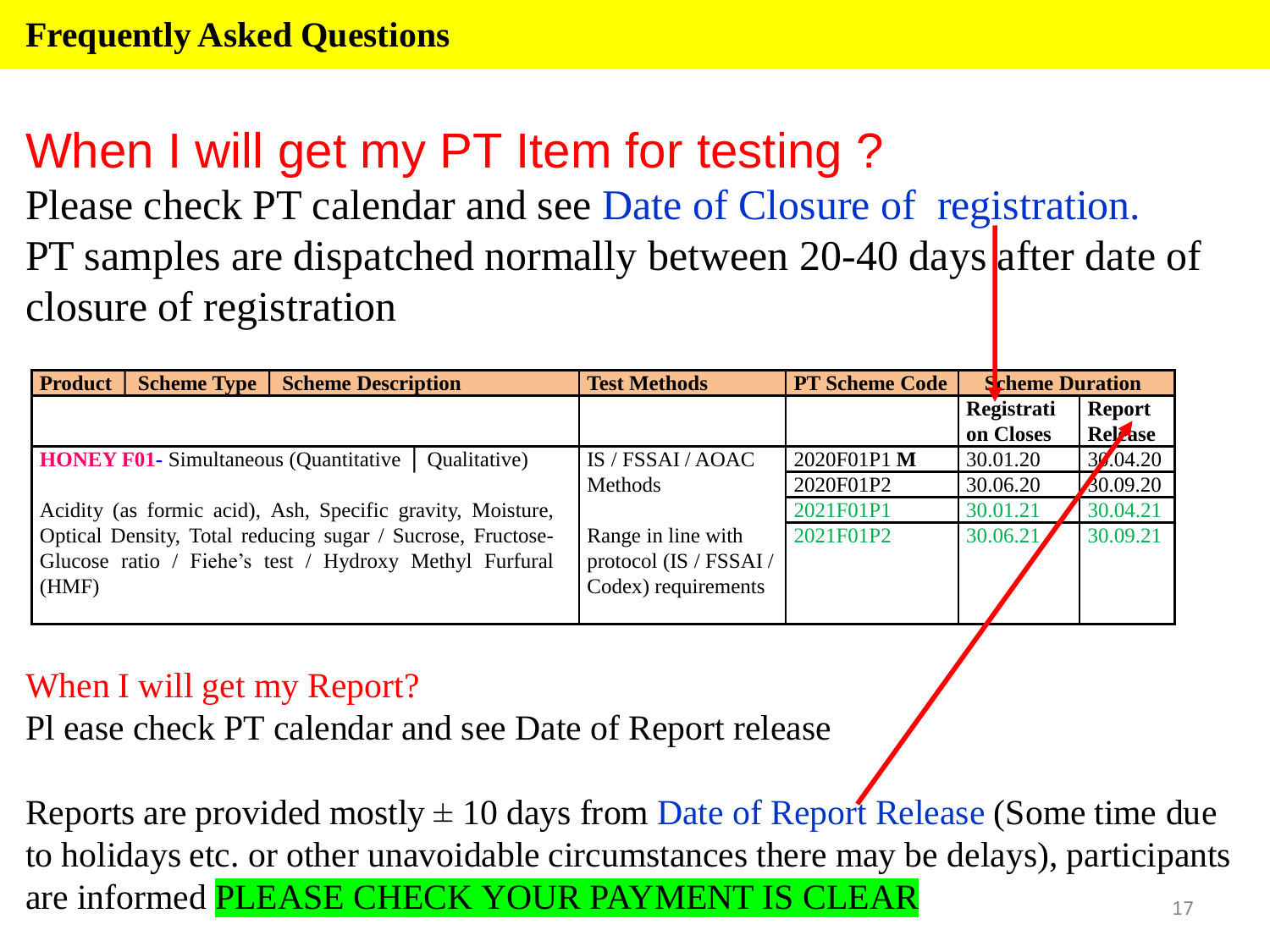### **Frequently Asked Questions: What are steps in PT Scheme operation**

| $\bullet$ | <b>Registration Closes:</b><br><b>PT Provider checks registrations, confirm number of participants</b><br>and issue reminder for payments if payments are not made:                                                           | 00.00.00<br>$@05th$ Day       |
|-----------|-------------------------------------------------------------------------------------------------------------------------------------------------------------------------------------------------------------------------------|-------------------------------|
|           | • PT Provider informs participants " schemes is being run" if<br>sufficient participants are there or extend the schemes if minimum<br>number of labs (8) are not there and inform the participants about<br>changed schedule | $@08th$ Day                   |
| $\bullet$ | If schemes is run PT provider prepares samples                                                                                                                                                                                | $@15th$ Day                   |
| $\bullet$ | <b>Samples tested for Homogeneity</b>                                                                                                                                                                                         | $\omega$ 20 <sup>th</sup> Day |
| $\bullet$ | Samples are dispatched to participants                                                                                                                                                                                        | $@30th$ Day                   |
| $\bullet$ | <b>Samples reach participants</b>                                                                                                                                                                                             | $@45th$ Day                   |
| $\bullet$ | Participants test samples and sent report back to PT Provider                                                                                                                                                                 | $@60th$ Day                   |
| $\bullet$ | <b>PT Provider sent Draft Result Sheet to participants</b>                                                                                                                                                                    | $@70th$ Day                   |
|           | <b>PT Provider sent Final Report to participants</b>                                                                                                                                                                          | $@90^{th}$ Day                |

This is for tentative idea only

There may be changes in timeline due to holidays or any other unavoidable circumstances. The participants are updated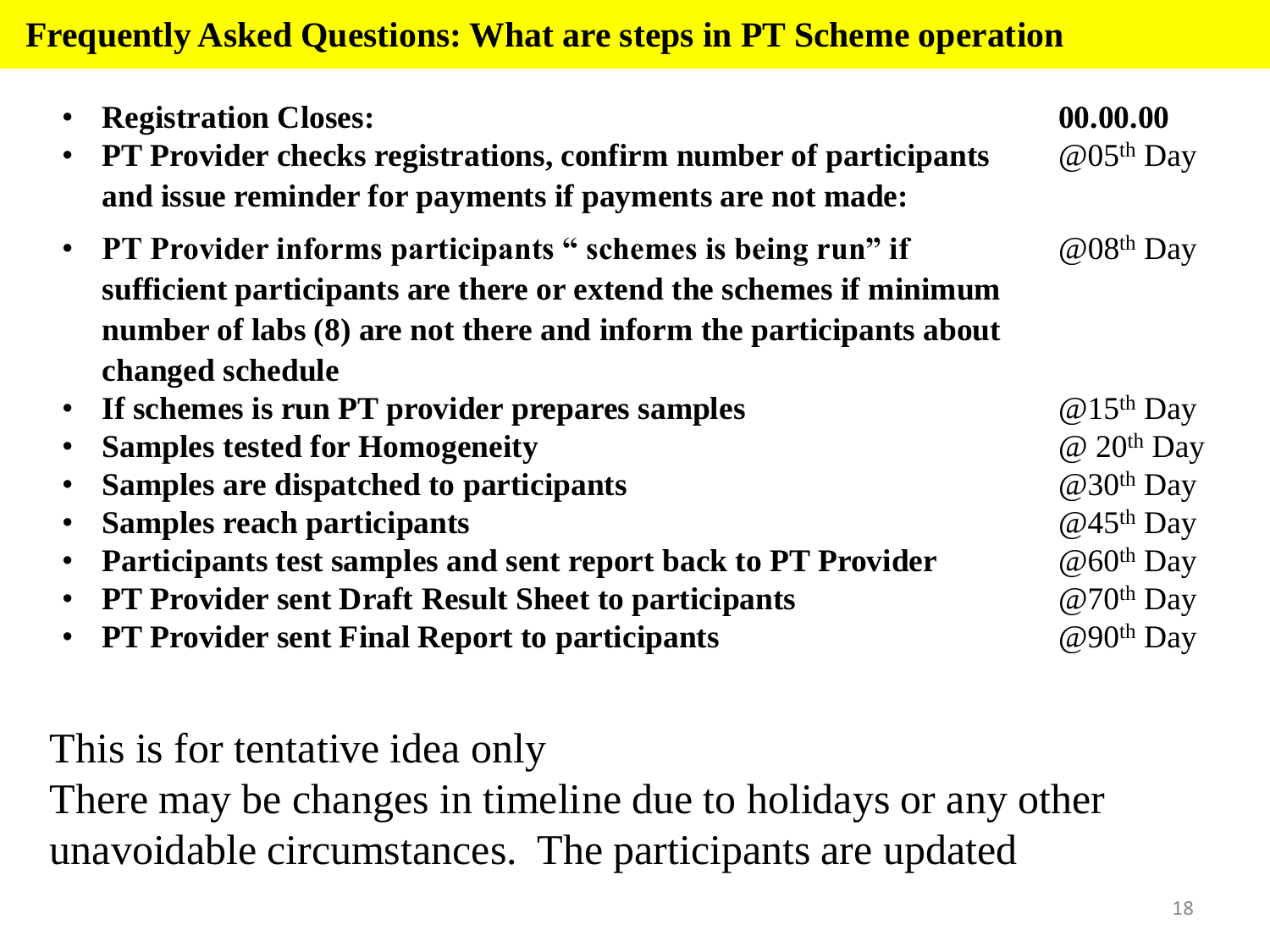In line with NABL 163 registration in PT scheme and availability of results by the time of audit is mandatory

- 1. For a new applicant lab or
- 2. If there is substantial addition of scope- substantial means adding new discipline

Other than that for a running laboratory if **a laboratory has done registration and made payment as per its PT Plan, it is sufficient for compliance.** 

NABL well understands that PT schemes can get postponed due to non-availability of participants or other reasons beyond control including operational problems. Lab is also providing PT plan and "Plan' can change so as far as lab is demonstrating its positive intent by registration and making payment; postponement of a schemes by PT provider is not a NC on lab.

Please read Terms and Conditions for further clarification- PT scheme can be run earlier/postponed or two schemes may be merged; A parameter can be removed/added in a scheme or range of testing may be varied at the time of running; This may be due to operational reasons; new developments; due to nature of product or matrix; homogeneity or stability issues and or reasons beyond control. **We plan to complete the schemes by all means in 18 Months from the date of closure of registration or shall refund the amount.**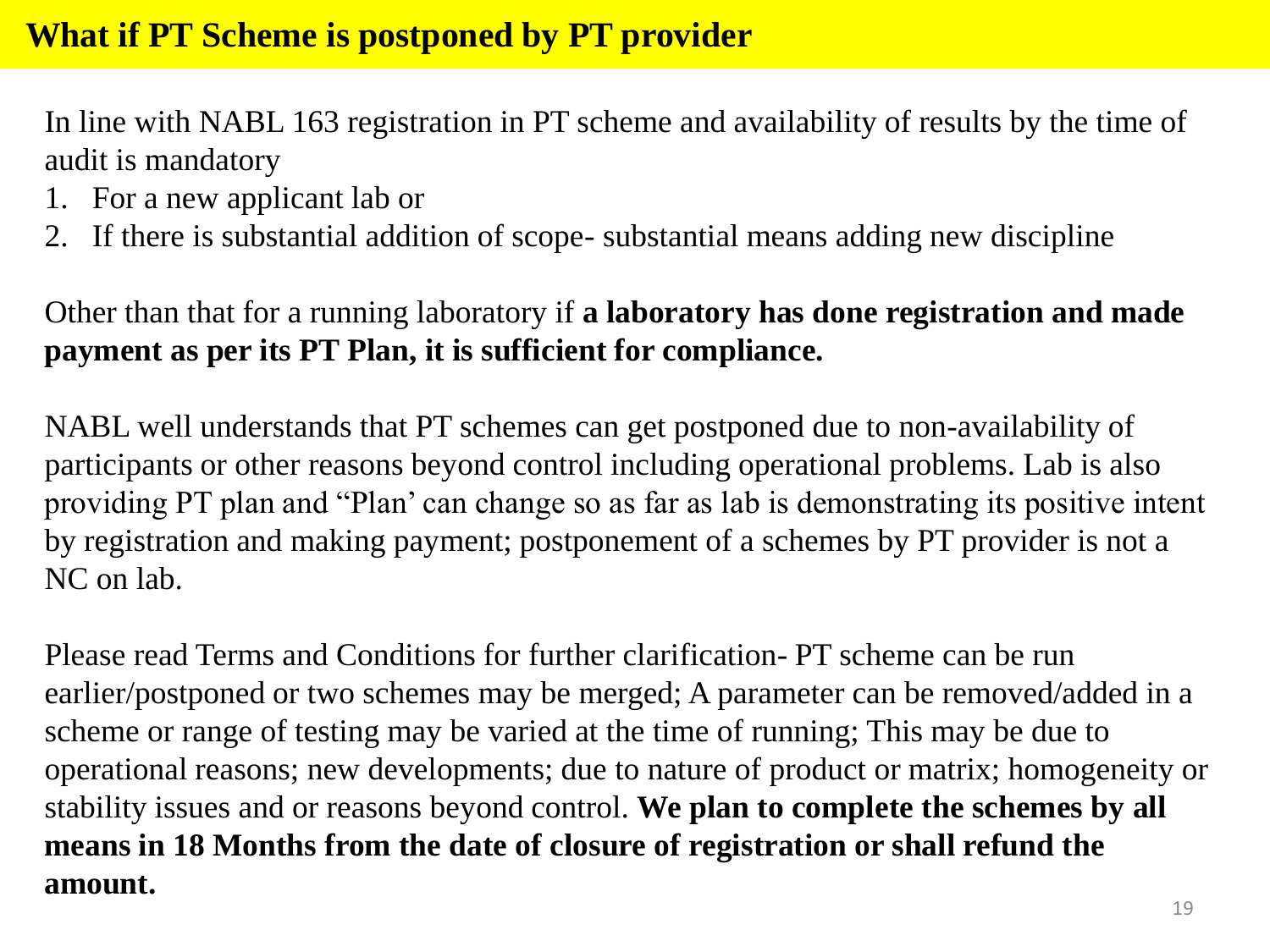**Frequently Asked Questions: What is Draft Result Sheet ?**

Draft Result Sheet is summary of results of all participating labs against lab code given.

It is only for crosschecking the data entered as per result sheets submitted by participants for the schemes

It is submitted only to verify that data read and entered by PT provider is correct and there are no readings or typing errors on part of PT provider. The data values are however rounded to the decimal points as per standard practice laid down by IS e.g if reporting decimal point (DP) asked is 2 and lab report results as 23.445, then it is recorded 23.45 and if lab reports as 23.444 then it is recorded as 23.44

No requests for any change in results are accepted except if there are typing and reading errors at the end of PT provider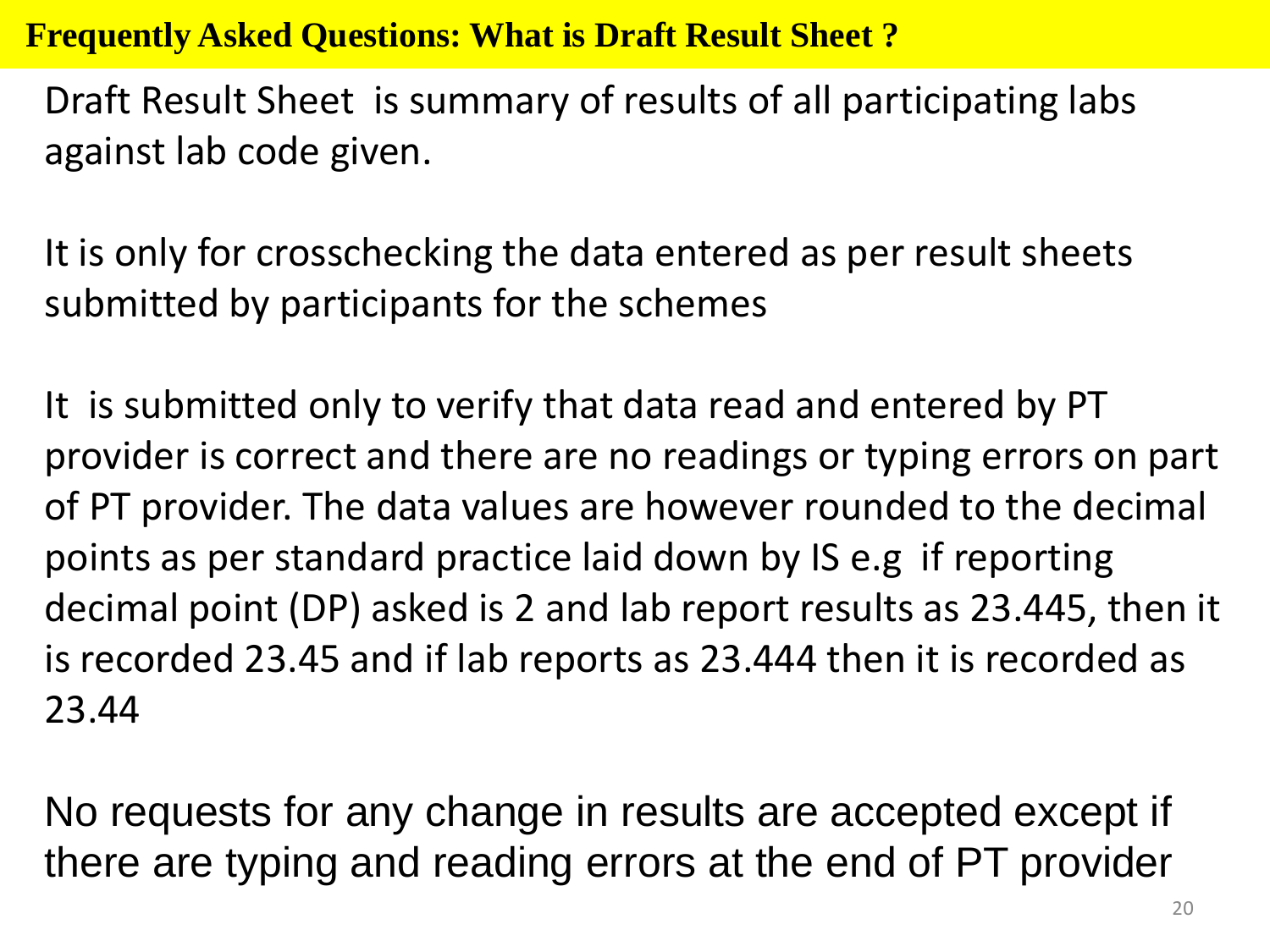**Frequently Asked Questions: My Results not reported by PT provider**

This may happen if-

RNS- Results Not Submitted by lab or submitted after due date

RNC- Results Not Considered - For results reported as zero or non numerical results e.g.  $\langle 0.1 \text{ or } 0.1 \text{ or } 0.1 \text{ or } 0.1 \text{ or } 0.1 \text{ or } 0.1 \text{ or } 0.1 \text{ or } 0.1 \text{ or } 0.1 \text{ or } 0.1 \text{ or } 0.1 \text{ or } 0.1 \text{ or } 0.1 \text{ or } 0.1 \text{ or } 0.1 \text{ or } 0.1 \text{ or } 0.1 \text{ or } 0.1 \text{ or } 0.1 \text{ or } 0.1 \text{ or } 0.1 \text{ or } 0.1 \text$ qualified by  $*$  (or any other symbol) and given with any remarks etc.; in these cases it is not possible to allocate a performance score and participants should assess their performance based on assigned value and satisfactory range given -No score given

**THEREFORE REPORT RESULTS STRICTLY AS ASKED BY PT PROVIDER. DON'T CHANGE REPORTING FORMAT; DON'T CHANGE UNITS OF REPORTING**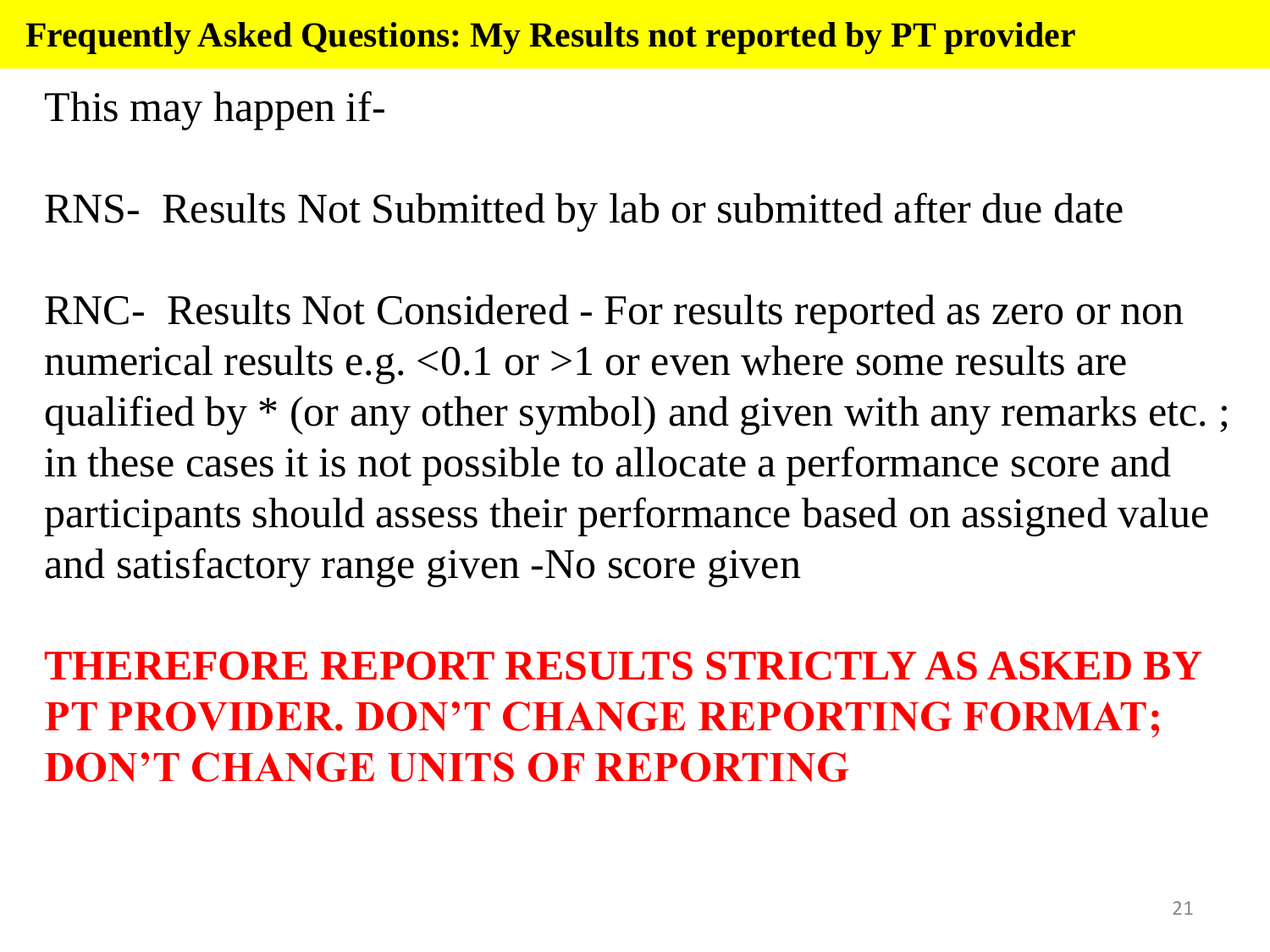#### **Frequently Asked Questions:**

### **PT provider has informed that it has dispatched PT Item, but I have not received ?**

- PT provider ensures that samples reached maximum in 10 days depending on distance or otherwise informed
- In case you do not receive samples even after 6-7 days from date of dispatch. Immediately inform PT provider

### **Please take care of following like situations at your end till PT provider reverts-**

- Many times quality manager has not informed other lab people about PT participation. Samples is received in lab and sent for routine testing.
- The corresponding person in the lab has left, PT samples are received but new person does not know anything about PT Participation. Sample is lying unattended in lab

WE SPECIFICALLY MARK ON PACKETS OR SAMPLES– "PT ITEM or PT SAMPLE"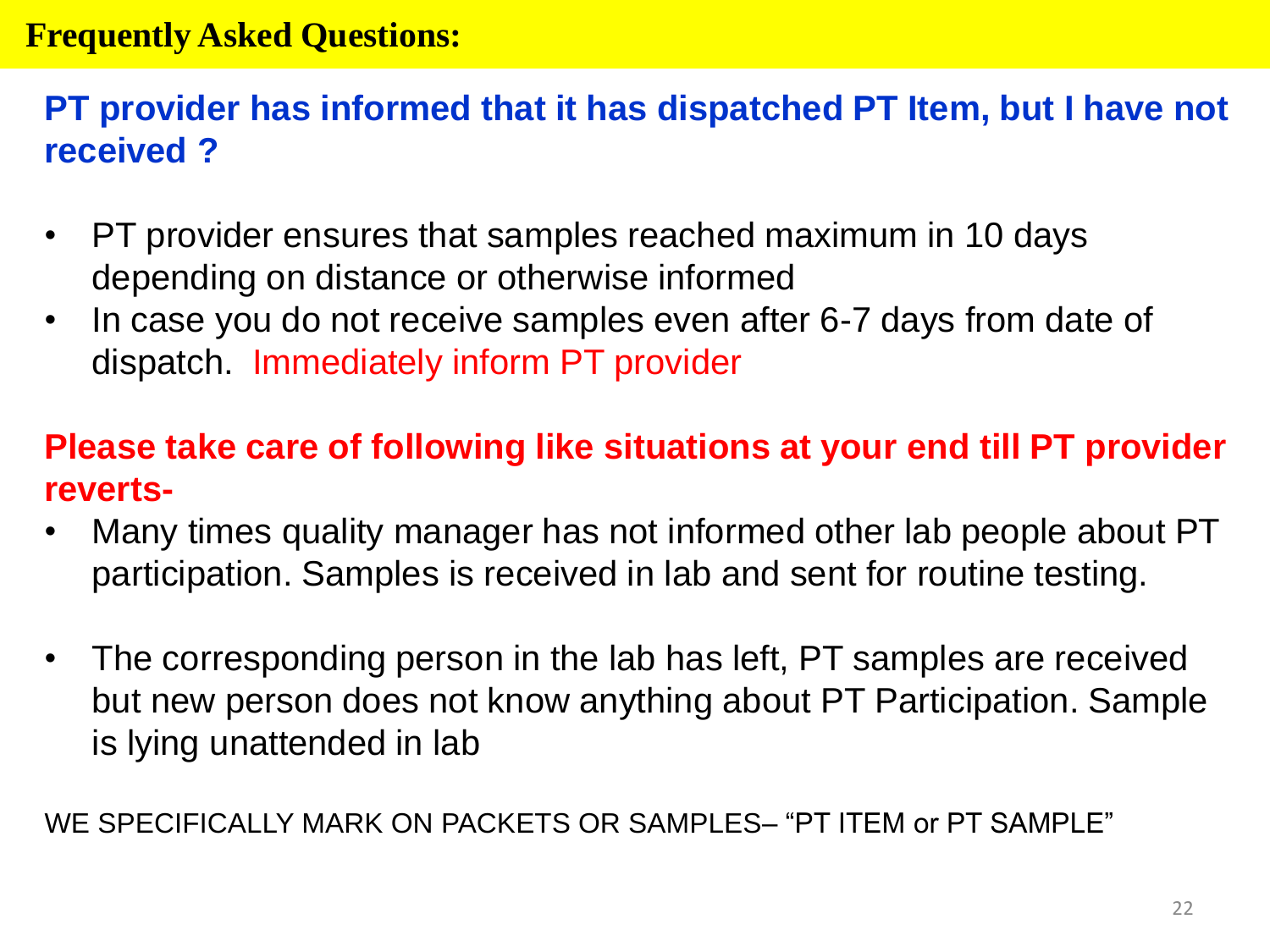I am not receiving any information from PT provider ?

Send an email giving PT scheme code and lab name and mobile number. By the time PT provider reverts check -

- While filling registration form type email ids so that there is no error
- Two-Three email ids are asked at time of registration, Please provide email id of persons who will be involved in testing or are looking after PT Participation.
- Sometime lab gives email id of persons who are not checking mails regularly or are in field most of the time or are not directly involved in activity.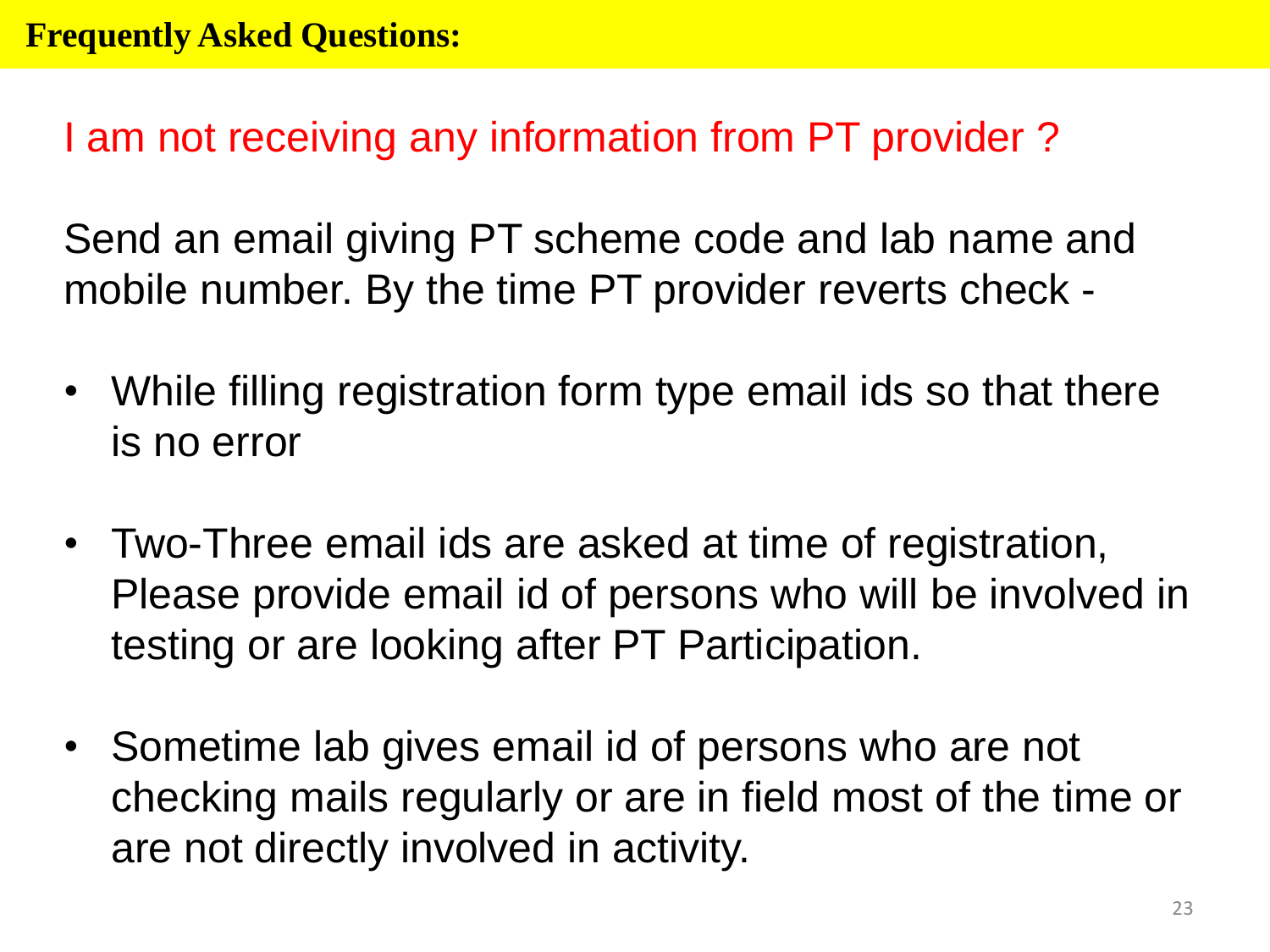### **Confidentiality**

- **Example 1** Identity of participants is kept confidential by unique coding. Participants may be given the same code number in different PT scheme by chance. GEIPL has a continuing obligation to identify and report any actual or potential conflicts of interest arising during the performance of this schemes. If an actual or potential organizational conflict of interest is identified, GEIPL will immediately make a full disclosure to the appropriate parties.
- The information provided by participants to PT providers is kept confidential:
- o When PT provider is required by law or authorized by contractual arrangements to release confidential information, the consent of participating laboratory is taken, unless prohibited by law.
- o As per NABL-181 Issue-2 Dated 5.2.18 the records of PT schemes participation shall be accessible to NABL if so desired by it. PT provides relevant information to NABL every quarter or so.
- o Participants can also be asked to waive of confidentiality within the PT scheme for the purpose of discussion and mutual assistance or as required due to very nature of PT scheme
- o PT provider shall share data with organizations providing recognition e.g. NABL as part of its audit or assessment requirements.
- o PT provider may also use data and experience from operation of PT schemes for the purpose of further developments including, but not be limited to, use for research publications or conferences, however, identity of participants shall be kept confidential
- o The identity of any subcontractor used is not disclosed in report to ensure confidentiality.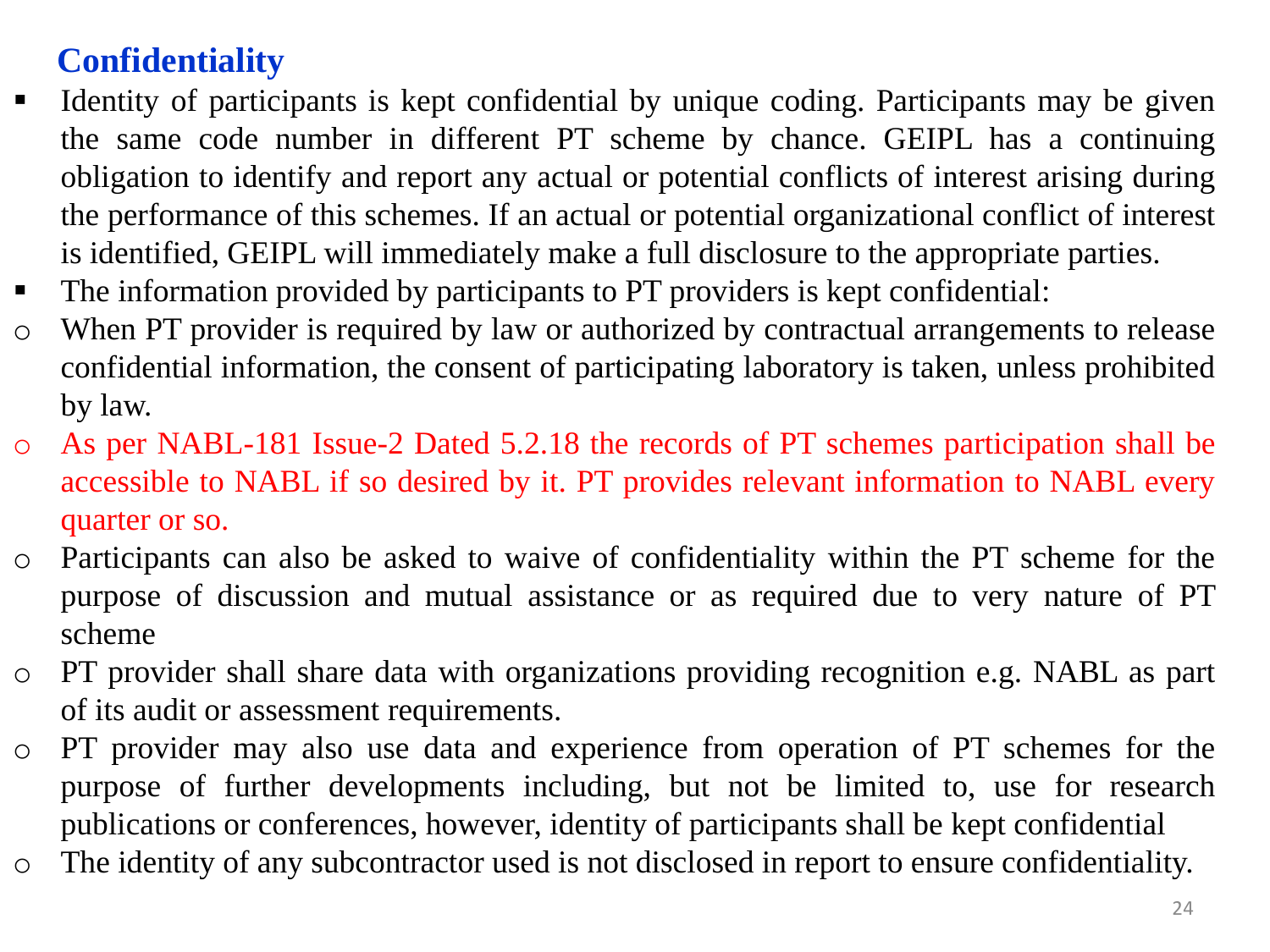- **Use of reports:** The report is strictly for use by participant laboratory for (i) to monitor its performance and, if applicable, to improve the laboratory's activities and or (ii) to show to the laboratory's customers, regulatory authorities and organizations providing recognition as part of audit or assessment requirements. PT report in part or whole shall not be given by participant laboratory to anybody for any reason other than stated above without taking the permission of PT coordinator in writing.
- If recipient is not the intended individual or organization for the report, it has been sent to you by mistake. Do not circulate the report or its contents further and inform to **greeneconomyipl@gmail.com**